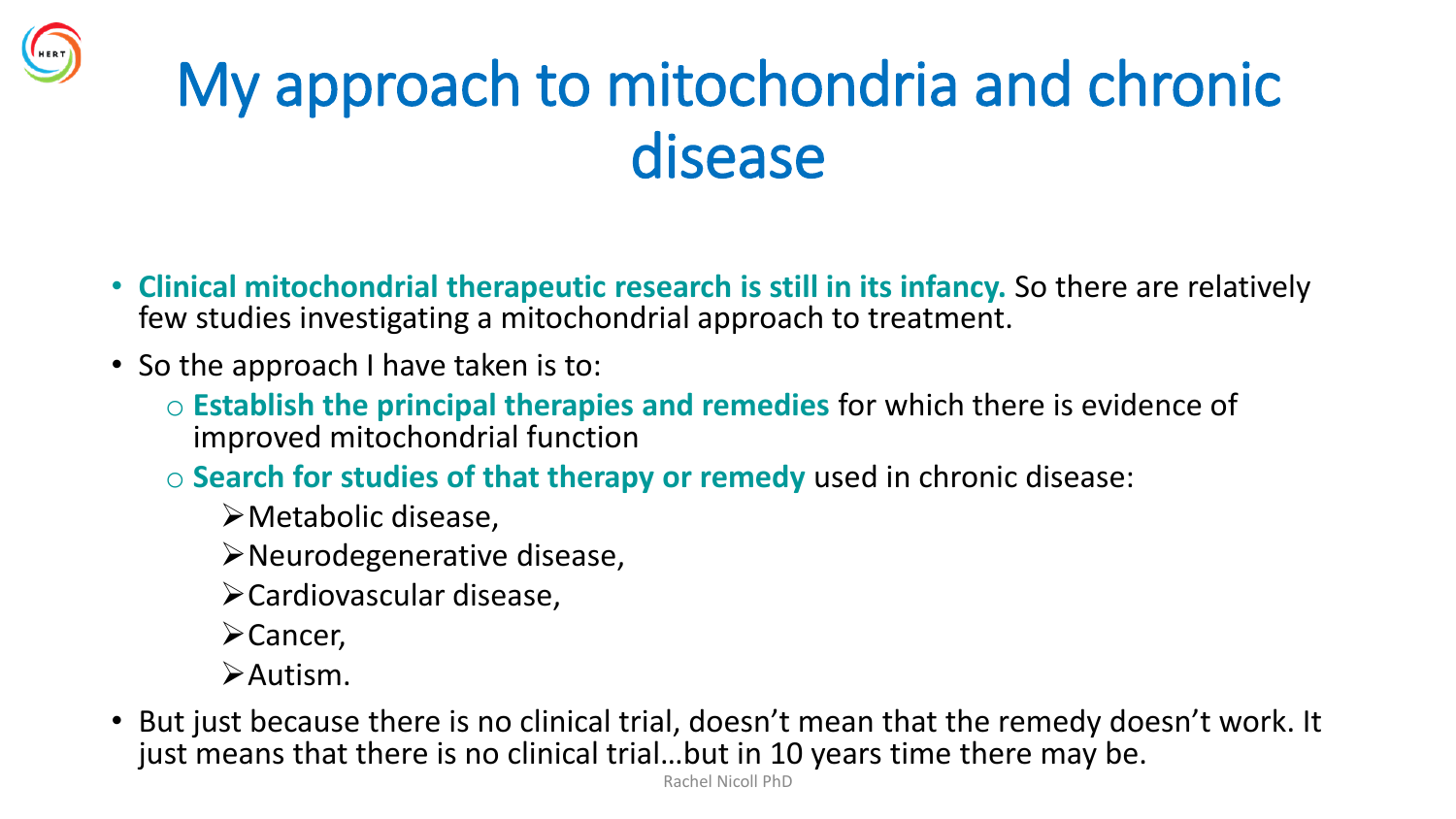Therapies for which there is good evidence of improved mitochondrial function

- Diet: caloric restriction, fasting, ketogenic diets
- Exercise: especially endurance exercise and high intensity interval training (HIIT)
- Hyperbaric oxygen

HERT

- Therapeutic hypothermia
- Near infrared radiation: via chromophores (cytochrome c oxidase)
- Pulsed electromagnetic fields

All are beneficial at moderate dosage but can become toxic if overdone.

#### **All references on slides on the website.**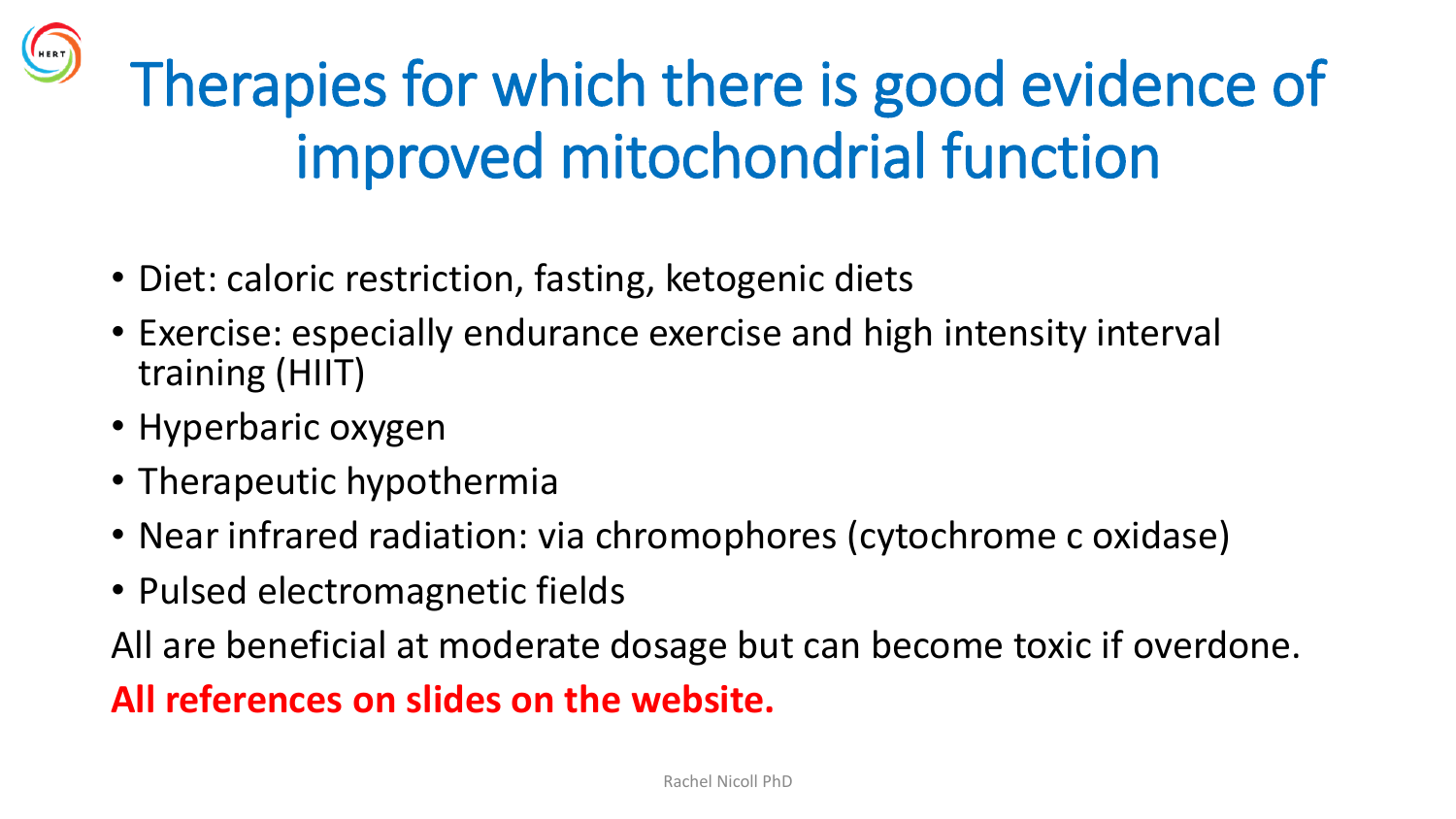

#### Caloric restriction (CR)

- In skeletal muscle, CR reduced mitochondrial fragmentation and normalised fission and fusion protein content.
- In injured cardiomyocytes, CR increased mitochondrial number and volume and lowered oxidative damage and apoptosis. In toxin-induced cardiac hypertrophy, CR reduced mitochondrial ROS production, upregulated antioxidants and increased activity of mitochondrial ATP-sensitive potassium channels.
- In stressed neurons or excitotoxicity, CR reduced elevated intracellular calcium levels, ROS production, caspase activity and apoptosis and reversed mitochondrial depolarisation. CR also increased eNOS, nNOS and mitochondrial protein content including mitofusins. It also increased ETC activity, enhanced antioxidant defences and increased SIRT3 expression, inhibiting the opening of the mtPTP; here CR favoured retention of calcium in the cell, demonstrating that CR is adaptogenic.
- In liver damage, CR reversed excessive mitochondrial Ca2+ accumulation and resultant opening of the mtPTP. CR also increased expression of cytochrome c oxidase (Complex IV) and formation of mitochondrial supercomplexes in hepatocytes, as well as  $PGC-1\alpha$ , TFAM and NRF-1, and upregulated antioxidants.
- In other cells, CR promoted cardiolipin biosynthesis and aided its distribution in mitochondrial membranes and upregulated sirtuins and NAMPT, leading to increased mitochondrial biogenesis and oxidative capacity through enhanced PGC-1α, TFAM and Nrf1. It also decreased oxidative stress and increased antioxidant enzymes.

(Faitg J, Front Physiol, 2019; David CEB, J Nutr Biochem, 2018; Gültekin F, Metab B rain Dis, 2018; Amigo I, Aging Cell, 2017; Luévano-Martínez LA, Mech Ageing Dev, 2017; Kim SE, Age, 2015; Song J, J Gerontol A Biol Sci Med Sci, 2014; Picca A, PLoS One, 2013; Lanza IR, Cell Metab, 2012; Finckenberg P, Hypertension, 2012; Cerqueira FM, Free Radic Biol Bed, 2012; Kitada M, Front Endocrinol, 2019; Niemann B, Cardiovasc Res, 2010; Rodgers Jifell PhDc Natl Acad Sci U S A, 2007; Dai H, Pharmacol Ther, 2018)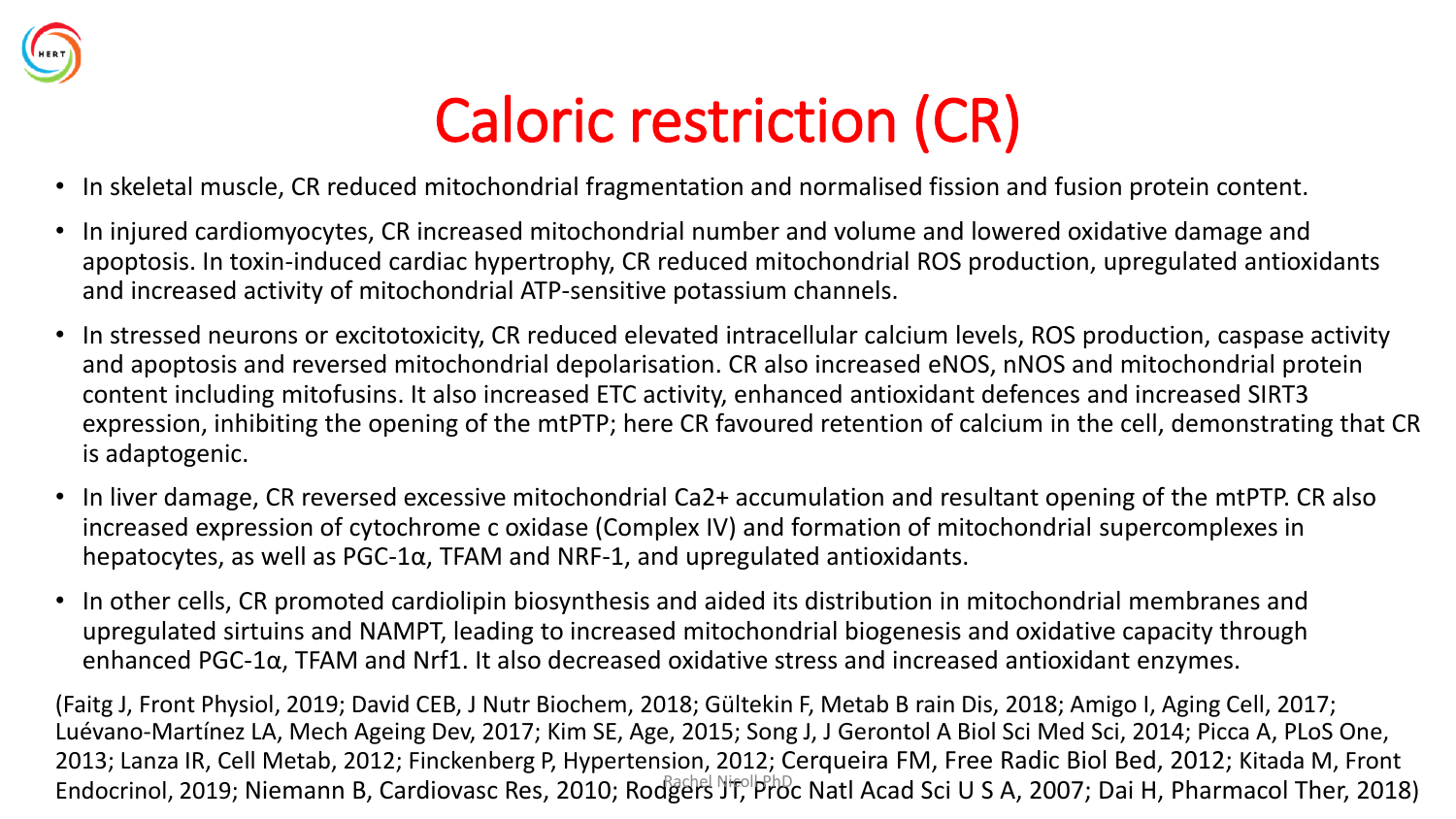

### Fasting/Time-restricted eating

- Fasting and time-restricted eating mimic the eating habits of our hunter/gatherer ancestors.
- In hepatocytes, SIRT1 activated genes coding for mitochondrial β-oxidation, but not gluconeogenesis, during fasting. However, fasting also reduced OXPHOS, with increased electron leak from Complex III and hence increased ROS production. It also decreased mitochondrial membrane potential and resistance to calcium-induced opening of the mtPTP. However, timerestricted feeding resulted in decreased ROS production but increased uncoupling, with raised proton leak and decreased OXPHOS activity, which could be reversed by insulin administration.
- In obese skeletal muscle, intermittent fasting limited mitochondrial damage and maintained efficient mitochondrial respiration. UCP3 was upregulated and required for the enhanced fatty acid β-oxidation but uncoupling itself was impaired but could be rescued by administration of triiodothyronine (T3). In healthy males, fasting induced increased whole-body fat oxidation, but an overall reduction in both coupled and uncoupled respiration, which could not be explained by changes in mitochondrial density.
- In ischaemic cardiomyocytes, fasting resulted in enhanced fatty acid catabolism and reduced oxidative damage and opening of the mtPTP.

(Seok S, J Clin Invest, 2018; Lettieri-Barbato D, PLoS One, 2018; Marina Prendes MG, Clin Exp Pharmacol Physiol, 2009; Seifert EL, J Biol Chem, 2008; Moreno M, FASEB J, 2003; Bézaire V, Am J Physiol Endocrinol Metab, 2001; Menezes-Filho SL, Biochim Biophys Acta Bioenerg, 2019; Sorensen M, Free Radic Res, 2006; Lambert AJ, Am J Physiol Regul Integr Comp Physiol, 2004; Hoeks J, Diabetes, 2010; Mattson MP, Ageing Res Rev, 2017; de Cabo R, New Eng J Med, and **2019)** Rachel Nicoll PhD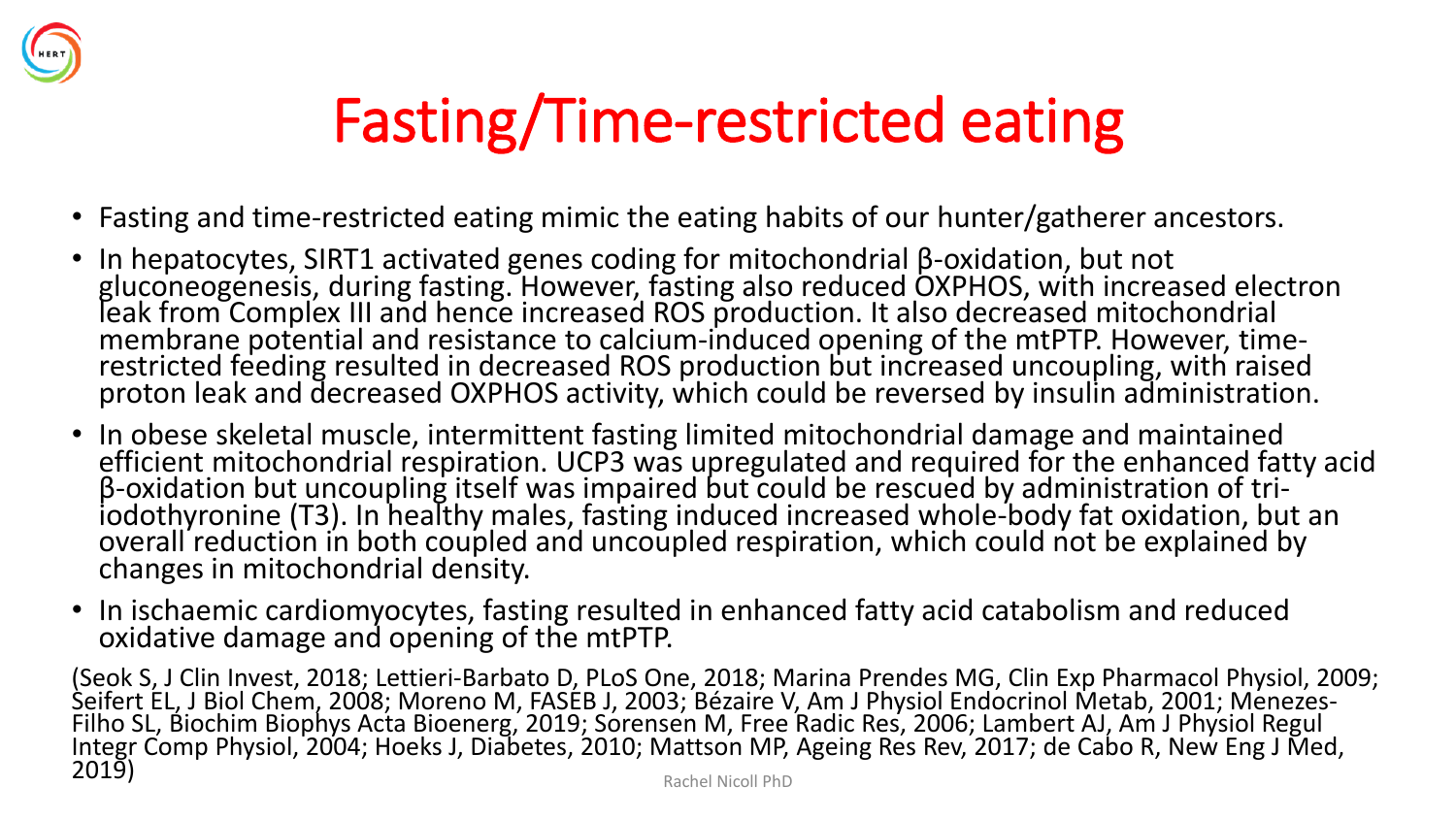

#### Ketogenic diet

- In cardiomyocytes, a ketogenic diet improved mitochondrial function and decrease oxidative stress and apoptosis.
- In neurons with a mutated DNA repair mechanism (to simulate epilepsy) and neurons suffering oxidative stress or ageing, a ketogenic diet increased mitochondrial biogenesis, density, volume and function by upregulating  $PGC1\alpha$ , SIRT1, SIRT3 and UCP2, increased the NAD+/NADH ratio, normalised ATP production and decreased oxidative stress while increasing mtSOD and glutathione. It also inhibited mitochondrial fission. However, the ketogenic diet also aggravated neurodegeneration and mitochondrial deterioration, possibly due to increased mitochondrial biogenesis of generally dysfunctional mitochondria, and in peripheral neurons, a ketogenic diet reduced mitochondrial respiration and  $H_2O_2$  production.
- In obese skeletal muscle, a ketogenic diet enriched with amino acids prevented mitochondrial dysfunction and alteration by increasing mitochondrial fusion proteins and PGC-1α decreased mitochondrial fission proteins. In nonobese muscle and mitochondrial myopathy, the ketogenic diet also improved OXPHOS, particularly enhancing cytochrome c oxidase (Complex IV), mitochondrial volume and biogenesis and prevented mitochondrial abnormalities.
- In hepatocytes, a ketogenic diet improved markers of oxidative stress, although long-term ketogenic feeding may negatively affect skeletal muscle mitochondrial physiology. Furthermore, it led to decreased levels of mtDNA and mitochondrial proteins, despite increased gene expression, indicating increased mitochondrial turnover by mitophagy.
- In brown adipose tissue, a ketogenic diet increased mitochondrial size, ETC proteins, PGC-1α, Sirt1 and UCP1.

(Guo Y, Aging Dis, 2020; Cooper MA, Exp Physiol, 2018; Hasan-Olive MM, Neurochem Res, 2019; Guo M, Front Mol Neurosci, 2018; Kephart WC, Nutrients, 2017; Newell C, Front Physiol, 2016; Hyatt HW, Front Physiol, 2016; Lauritzen KH, Neurobiol Aging, 2016; Greco T, J Cereb Blood Flow Metab, 2016; Srivastava S, IUBMB Life, 2013; Ahola-Erkkilä S, Hum Mol Genet, 2010; 枳trɛthմGulþNeurochem, 2008; Parry HA, Heliyon, 2018; Balietti M, Micron, 2010; Nylen K, Biochim Biophys Acta, 2009; Elamin M, Front Mol Neurosci, 2017)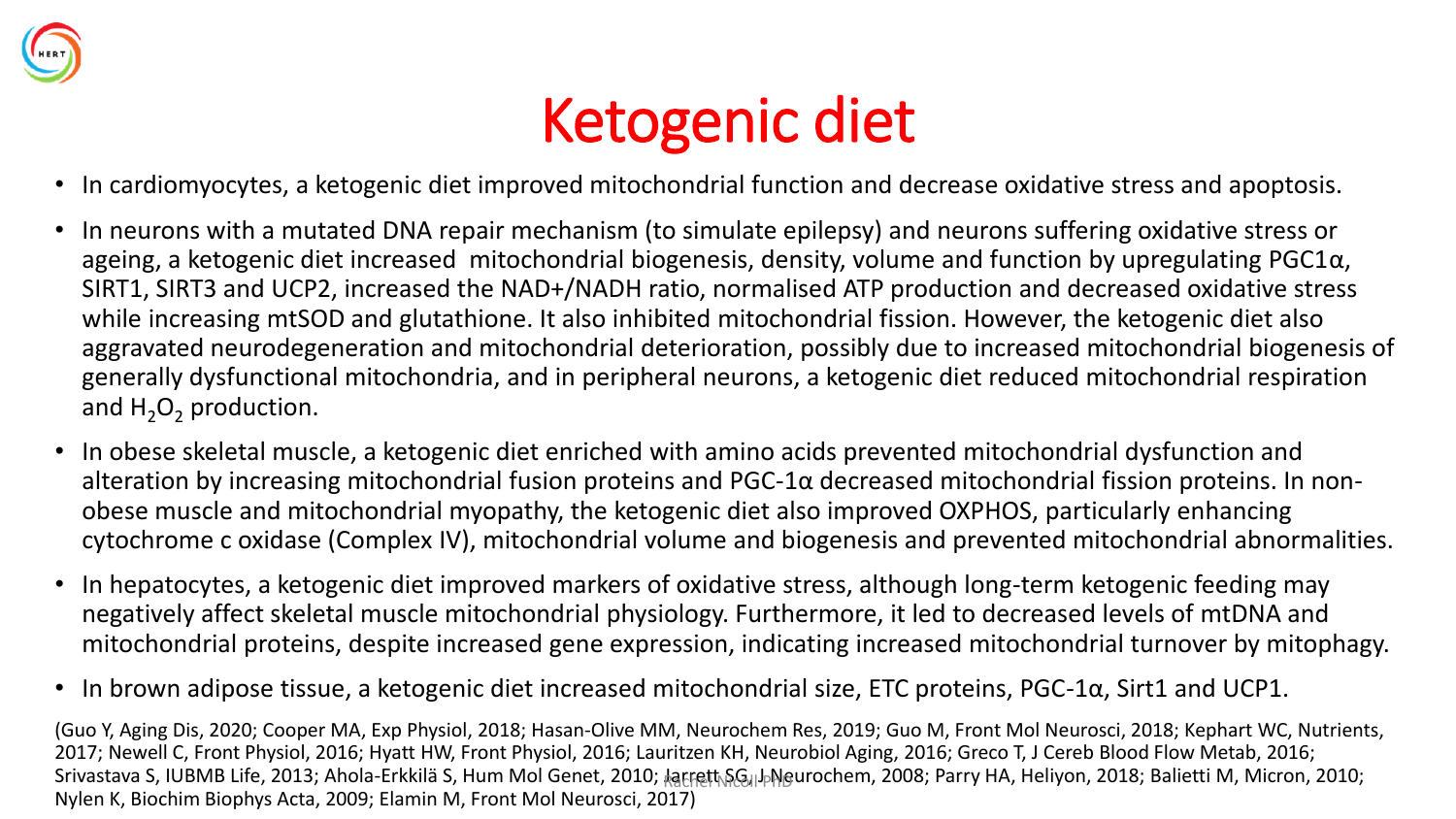

#### Exercise and the best type

- Absolutely essential for mitochondrial health.
- All forms of exercise are beneficial but quality is more important than quantity. Endurance exercise tends to have greater mitochondrial impact than resistance exercise (Silvennoinen M, Physiol Rep, 2015). High intensity interval training (HIIT) also appears to be highly beneficial for mitochondria (De Strijcker D, J Musculoskelet Neuronal Interact, 2018; Wu LH, Sci Rep, 2017).
- Exercise mimics hypoxia by creating an acute need for more oxygen. But long walks do not help; we need a raised heartrate and shortage of breath.
- Note that if you train at high intensity for too long the exercise becomes anaerobic, which doesn't help. So HIIT alternating with low intensity exercise is preferable.
- Don't give antioxidants with exercise. PGC-1α and mtSOD were only upregulated in those NOT given vitamins C and E (Ristow M, Proc Natl Acad Sci U S A, 2009, Paulsen G, J Physiol, 2014). Similarly, Metformin can reduce the exercise-induced improvement in mitochondrial respiration (Konopka AR, Aging Cell, 2019).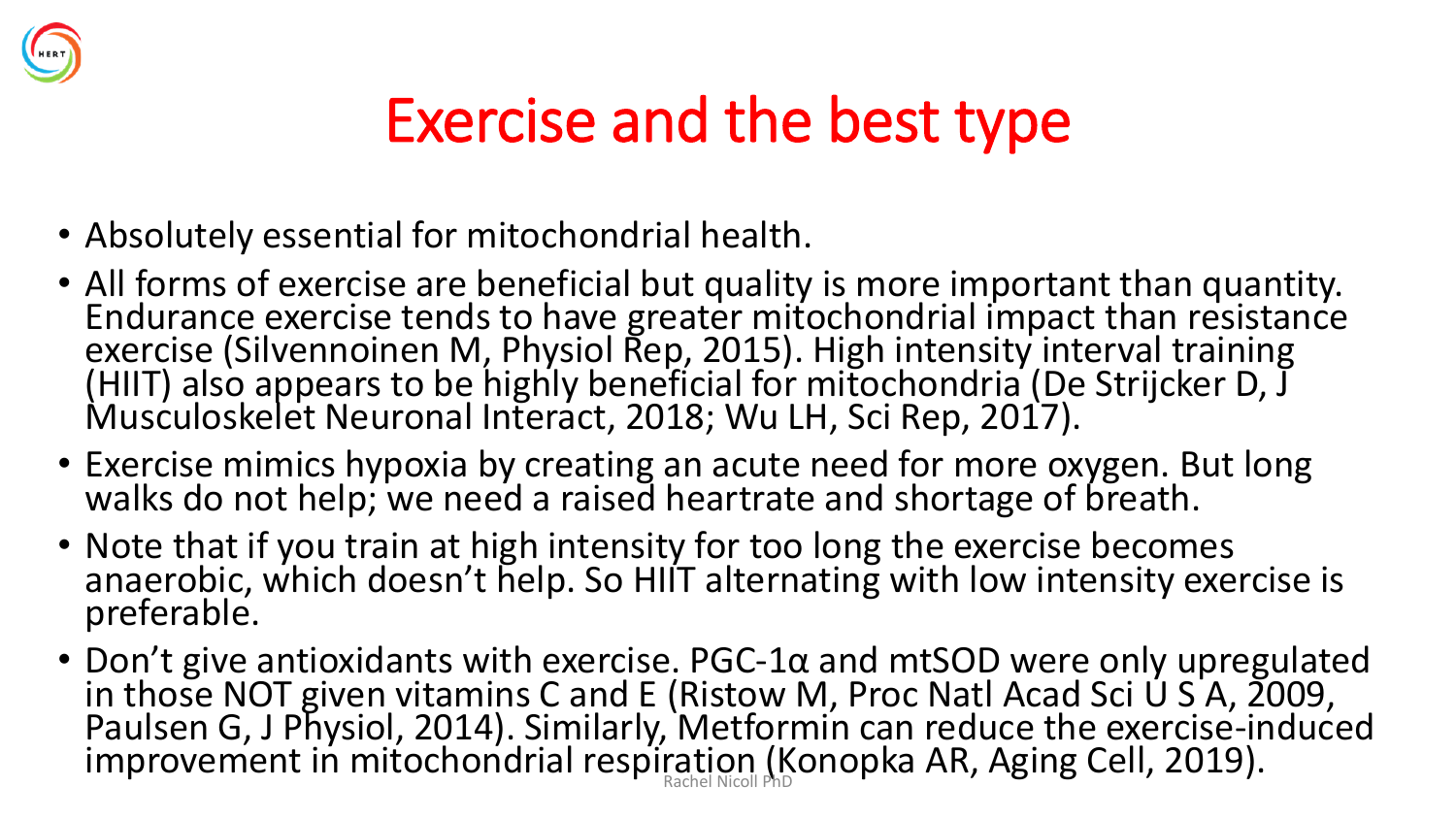

#### Exercise and mitochondria

- The primary long-term adaptation that muscle makes to repeated metabolic demands is an increase in mitochondria. Exercise activates key stress signals that beneficially transcribe genes involved in skeletal muscle mitochondrial biogenesis, fusion and metabolism. The benefits are seen in all age groups and even in the elderly and those with chronic disease, decreasing skeletal muscle atrophy and reducing the risk or severity of disease. (Russell AP, Biochim Biophys Acta, 2014)
- A small study of healthy, sedentary older adults showed that after 4 months of exercise, all ETC Complexes in skeletal muscle were increased, but particularly Complex I, which was found to form an increased number of Supercomplexes (Greggio C, Cell Metab, 2017).
- Aerobic exercise elevated platelet mitochondrial oxygen consumption by increasing Complex I and II activity (Chou CH, Int J Cardiol, 2019).
- Among sedentary adults, aerobic exercise training altered the expression of mitochondrial fusion and fission proteins, promoting a more fused, tubular network (Axelrod CL, Acta Physiol (Oxf), 2019).
- A small study found that both endurance (treadmill) and resistance (leg presses)exercise upregulated PGC-1α (Silvennoinen M, Physiol Rep, 2015). Sirtuin expression was also upregulated after exercising (Suwa M, Metabolism, 2008; Ferrara N, Rejuvenation Res, 2008; Dai H, Pharmacol Ther, 2018). The results of the set of the set of the set of the set of the set of the set of the set of the set of the set of the set of the set of the set of the set of the set of the set of the set of the set of the set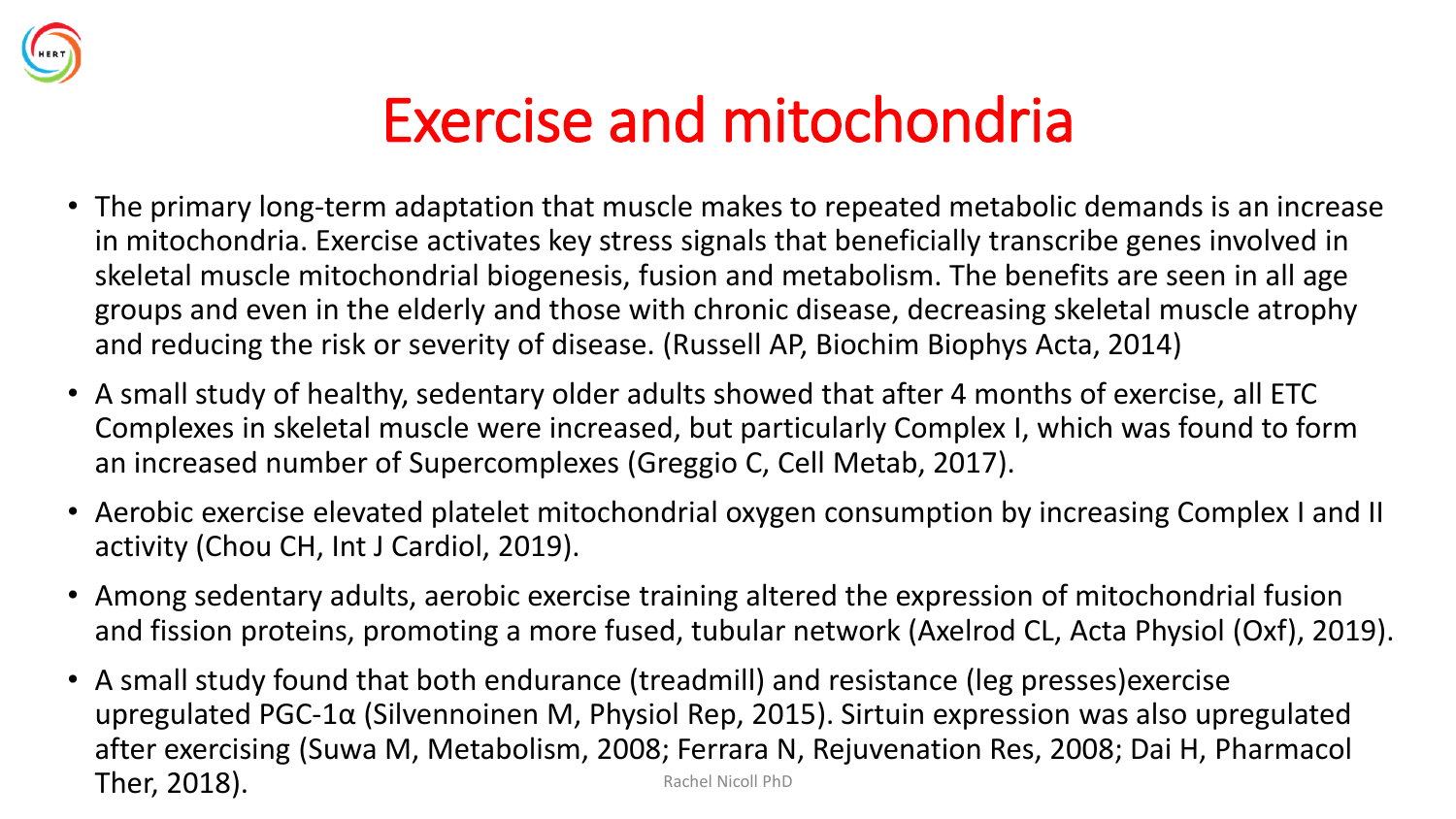

#### Therapeutic hypothermia

- Mammals initially respond to cold by generating heat through shivering. With cold acclimation, this is replaced by the recruitment of UCP1-dependent heat production (non-shivering thermogenesis) in BAT and to a lesser extent in WAT (Bruton JD, J Physiol, 2010; Sepa-Kishi DM, Am J Physiol Cell Physiol, 2019).
- In humans, post-exercise cold water immersion upregulated TFAM to a greater extent than exercise alone (Aguiar PF, Cell Stress Chaperones, 2016).
- In human fibroblasts, mesenchymal stem cells and rat skeletal muscle, cold exposure stimulated increased mitochondrial activity and DNA copy number (Sugasawa T, Int J Sports Med, 2016). In skeletal muscle, there was increased PGC-1α and citrate synthase activity (Bruton JD, J Physiol,  $\,$ 2010).
- In hypoxic neurons, hypothermia reduced ETC Complex activity with decreased proton leak, indicating that mitochondrial respiration is more efficient (Pamenter ME, PLoS One, 2018) and decreased pro-apoptotic factors (Wu L, Mol Neurobiol, 2017).
- Hypothermia upregulated PGC-1α expression in mouse BAT but not in WAT (Chung N, J Exerc Nutrition Biochem, 2017).
- In adipose tissue, hypothermia upregulated mitochondrial biogenesis via increased noradrenaline by increasing fission and UCP-1-mediated mitophagy in BAT (Park H, J Clin Invest, 2019; Lu Y, Sci Rep, 2018). Human WAT expresses the cold receptor TRPM8; on activation by cold, it induces UCP1 expression (Rossato M, Mol Cell Endocrinol, 2014). UCP1 protects cells from cold-induced oxidative stress (Stier A, J Exp Biol, 2014).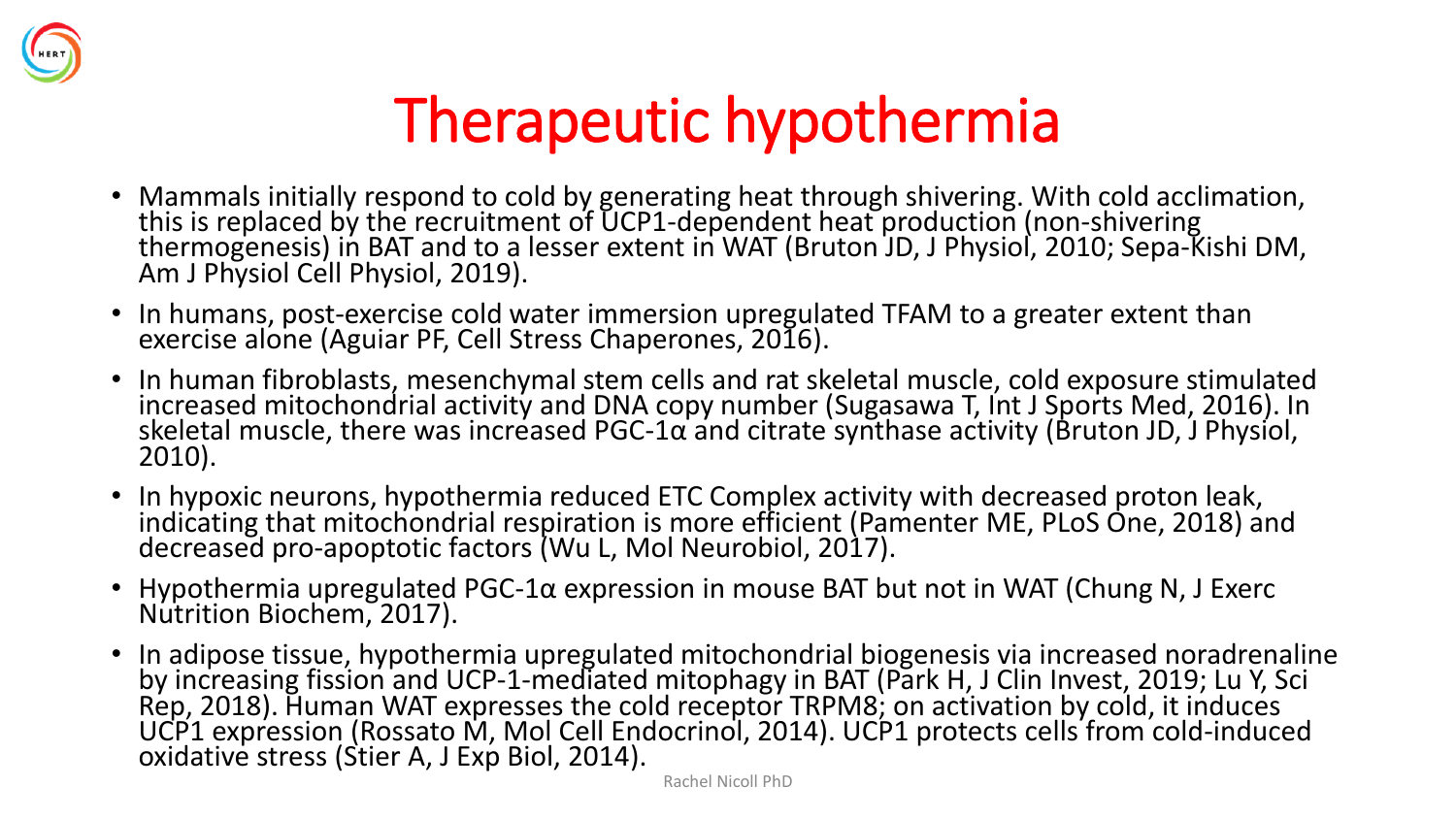

## Hyperbaric oxygen (HBO)

- In rat skeletal muscle contusion, HBO positively modulates the efficiency of skeletal muscle mitochondria, possibly by reducing the opening of the mtPTP (Cervaens M, Undersea Hyperb Med, 2018).
- In mouse skeletal muscle subjected to HBO for 1 hour, PGC-1α was increased; after exercise with HBO citrate synthase, TFAM, HSP70 and PGC-1α were upregulated compared to exercise alone (Suzuki J, Physiol Rep, 2017).
- In degenerated human intervertebral disc cells, HBO upregulated anti-apoptotic protein expression and reduced the activity of some caspases (Niu CC, J Orthop Res, 2013).
- In injured neurons, HBO suppressed mitochondrial apoptotic pathways as evidenced by upregulated anti-apoptotic proteins, reduced cytochrome c release and decreased caspase activity (Li JS, Neuroscience, 2009), possibly via the opening of mitochondrial ATP-sensitive potassium channels (Lou M, Brain Res Bull, 2006). HBO can also reverse loss of mitochondrial membrane potential (Palzur E, Brain Res, 2008) and increase ATP production (Zhou Z, J Neurosurg, 2007).
- However, HBO can induce apoptosis in lymphocytes through decreased mitochondrial membrane potential and upregulated caspases (Weber SU, Apoptosis, 2009).
- In human lung fibroblasts exposed to HBO for 2 hours per day for 5 consecutive days, despite upregulated mtSOD, mitochondrial oxygen consumption was impaired with increased electron leak, decreased activity of Complex II and compromised ATP-production following β-oxidation (Dejmek J, Physiol Res, 2018).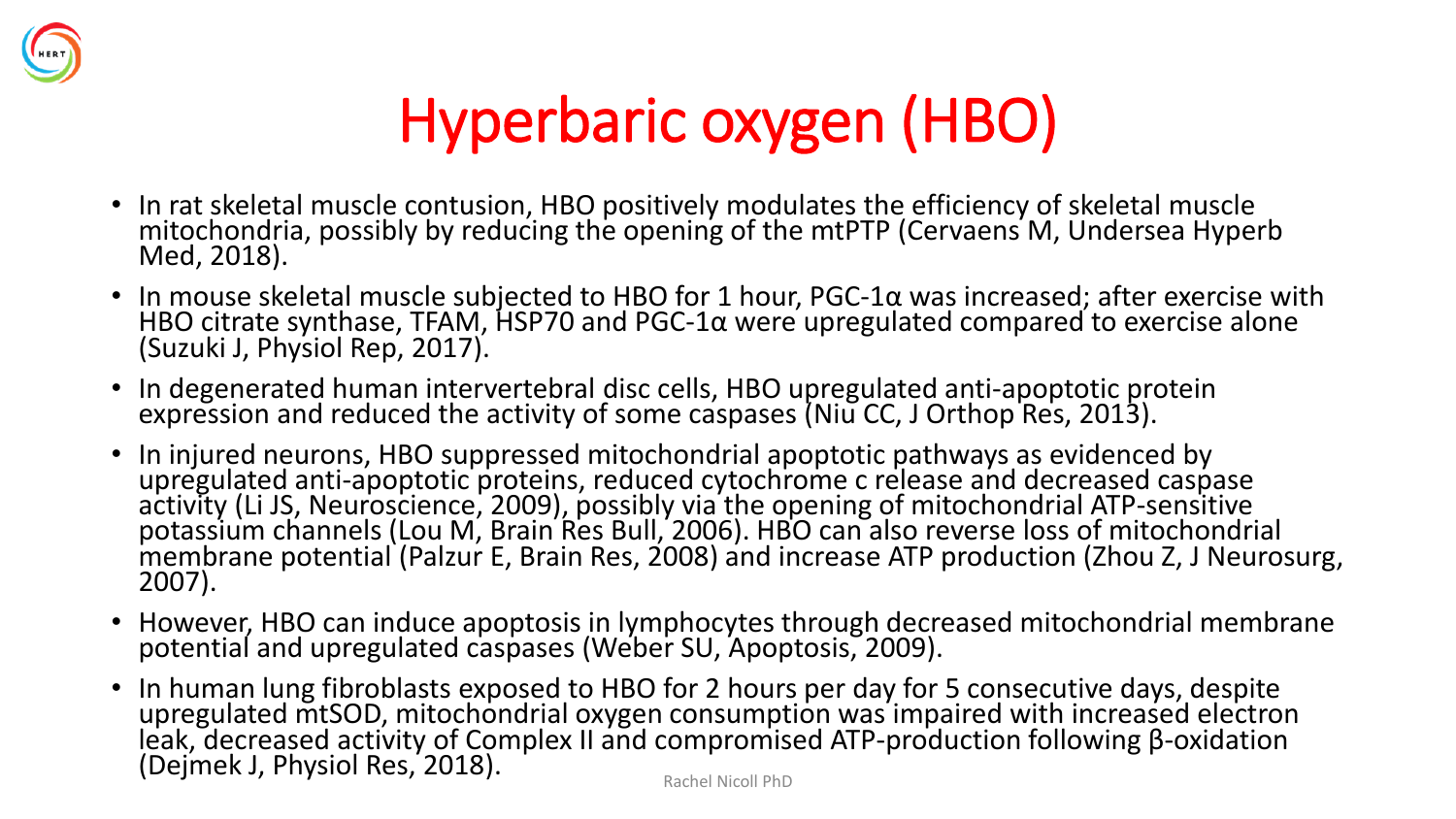## Red and near infrared radiation (Photobiomodulation)

- Photobiomodulation: the use of red or near-infrared light to stimulate, heal, regenerate or protect tissue.
- The radiation interacts with the chromophores in the body. Chromophores are molecules that accept photons, i.e. they absorb light, and are found in the mitochondria and in water molecules. In the mitochondria, the specific light-absorbing molecule is cytochrome c oxidase, which is Complex IV in the ETC; through upregulating cytochrome c oxidase, ATP production is increased. In addition there is increased mitochondrial biogenesis, oxygen consumption, membrane potential and NADH synthesis through a shift from anaerobic to aerobic metabolism.
- Far infrared radiation exerts biological effects primarily by altering protein structures, whereas near infrared primarily targets the mitochondria. Furthermore, the near infrared wavelength (810-830 nm) is one of the most beneficial for health as it can penetrate deeper into the body than far infrared, which is absorbed by water.
- Dangers of blue light: Blue light is emitted by all electronic devices and by fluorescent lights and LEDs. This excludes red, infrared and ultraviolet light, which are essential for the mitochondria. Blue light unbalanced by the rest of the electromagnetic spectrum is junk light. Blue light induced ultrastructural conformational changes in mitochondria, resulting in the appearance of giant mitochondria after 72 h, damaged mtDNA, increased ROS production and a delay in the cell cycle; unlike full spectrum light, blue light does not signal the nucleus to produce more antioxidants. (Godley BF, J Biol Chem, 2005; Roehlecke C, Molecular Vision, 2009)
- The absence of near infrared in artificial light sources, such as LEDs and fluorescents, is what makes these light sources so dangerous health. It is possible to buy full spectrum light bulbs or red lights but sunshine contains 40% infrared rays.
- Therapeutic infrared can be found in infrared lights and saunas. When choosing a sauna, ensure that it offers a full spectrum of infrared radiation, not just far infrared, and without emitting any EMFs.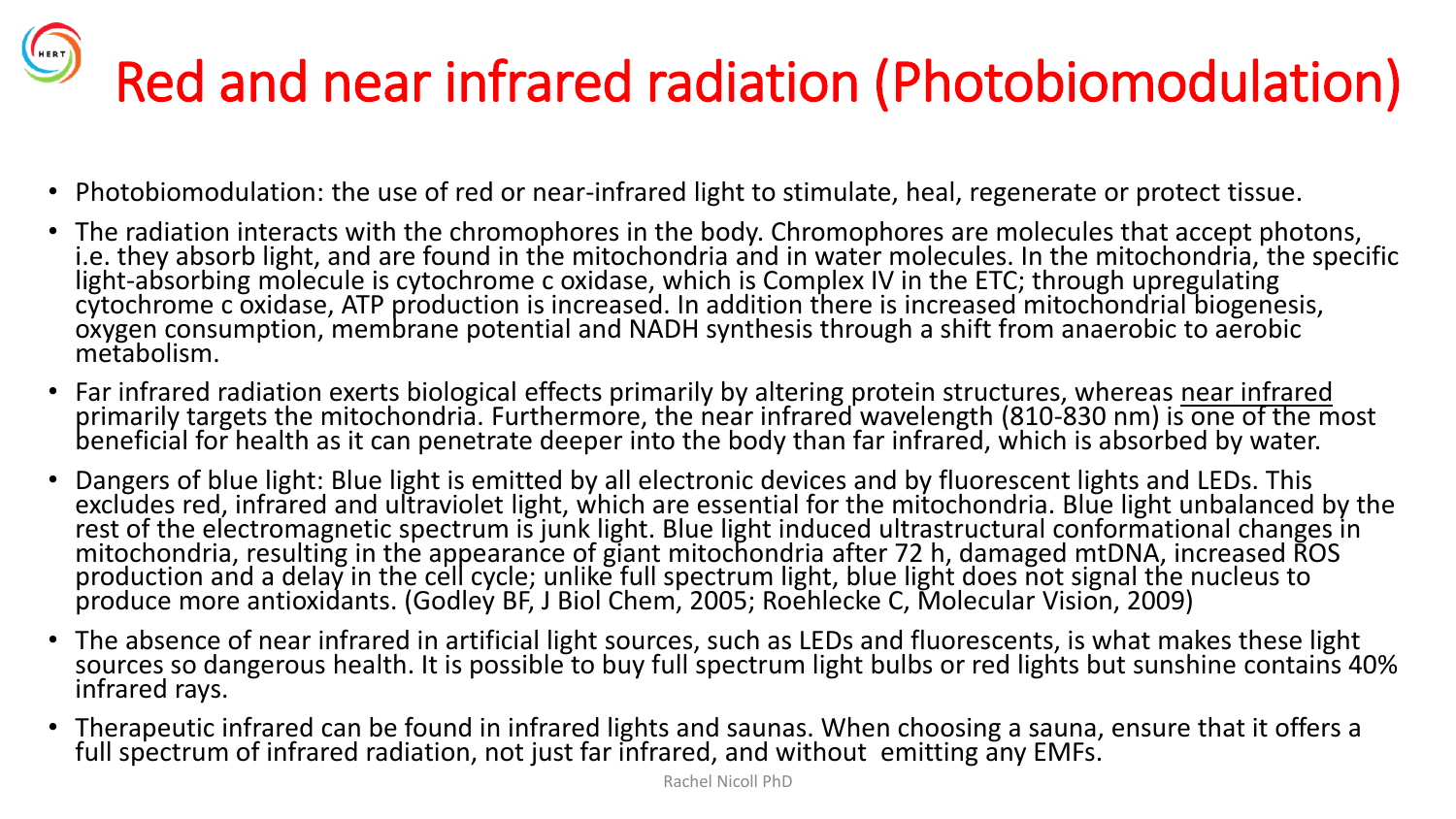

#### More on near infrared (IR) radiation

- Cytochrome c oxidase (Complex IV in the ETC) reduces oxygen to water but can also reduce nitrite to nitric oxide (NO), a function that is upregulated by low intensity lR radiation. Nitric oxide functions as a signalling molecule through both intra- and extracellular pathways.
- Excess nitric oxide (NO) may hinder the synthesis of ATP as it competes with oxygen in the mitochondria. It binds with cytochrome c, preventing it from binding with oxygen. Red and infrared light prevent NO binding to cytochrome c oxidase, allowing utilisation of oxygen. The dissociation of NO from cytochrome c oxidase increases the respiration rate and protect against NO-induced cell death.
- Near IR radiation also increases the activity of the other respiratory complexes, upregulates protein synthesis and anti-oxidant enzymes, decreases apoptosis and helps regulate calcium.It generally improved mitochondrial function and antioxidant gene expression and reversed toxin-induced Complex I inhibition. Pulsed IR radiation generated a healing response by modulating mitochondrial calcium cycling.
- Photobiomodulation can act through hormesis. Transient increases in ROS from the light therapy activates cellular defence systems, activating NF-κB and promoting a low level inflammatory response and engaging the Nrf2 pathways and antioxidant response element (ARE). (Hamblin MR. Photochem Photobiol. 2018) Red light has been described as an 'exercise mimetic'.
- Near infrared is biphasic in dosage, meaning that the benefit disappears and becomes toxic when the dosage is too high. The ideal power density is around 10 milliwatts per square centimetre (1 joule every 100 seconds) for 10-20 minutes per day; most devices use between 10-20 mw/cm2. 20mw/cm2 is preferable if treating deeper in the body. Generally, pulsed is preferable to continuous wave; if pulsed, the ideal frequency is 10-40 Hertz.

(Wong-Riley MTT, J Biol Chem, 2005; Tsai SR, J Photochem Photobiol B; 2017; 170: 197–207; Sivapathasuntharam C, Neurobiol Aging, 2017; Zomorrodi R, Sci Rep, 2019; Hamblin MR, Photochem Photobiol, 2018; Poyton RO, Discov Med, 2011; Sommer AP, Ann Transl Med, 2019; Ravera S, J Biophotonics J Biophotonics, 2019; Eells JT, Mitochondrion, 2004; Kalaza KC, Neurobiol Aging, 2015; Yu Z, Metab Brain Dis, 2015; Gkotsi D, Exp Eye Res, 2014; Giuliani A, BMC Complement Altern Med, 2009; Zhang K, J Vis Exp, 2015; Salehpour F, Neurobiol Aging, 2017; Rojas JC, J Neurosci, 2008; Lumbreras V, J Neurophysiol, 2014; Amaroli A, Lasers Med Sci, 2019; Nguyen LM, Mitochondrion, 2014; Ferraresi C, Photochem Photobiol, 2015; Gavish L, Lasers Surg Med, 2004; Avci P, Sem Cut Med Surg, 2013; Huang YY, Dose Response. 2011; Sommer A, Sci Rep, 2015; Farivar S, J Lasers Med Sci. 2014; Xu C, J Cell Sci. 2014) Rachel Nicoll PhD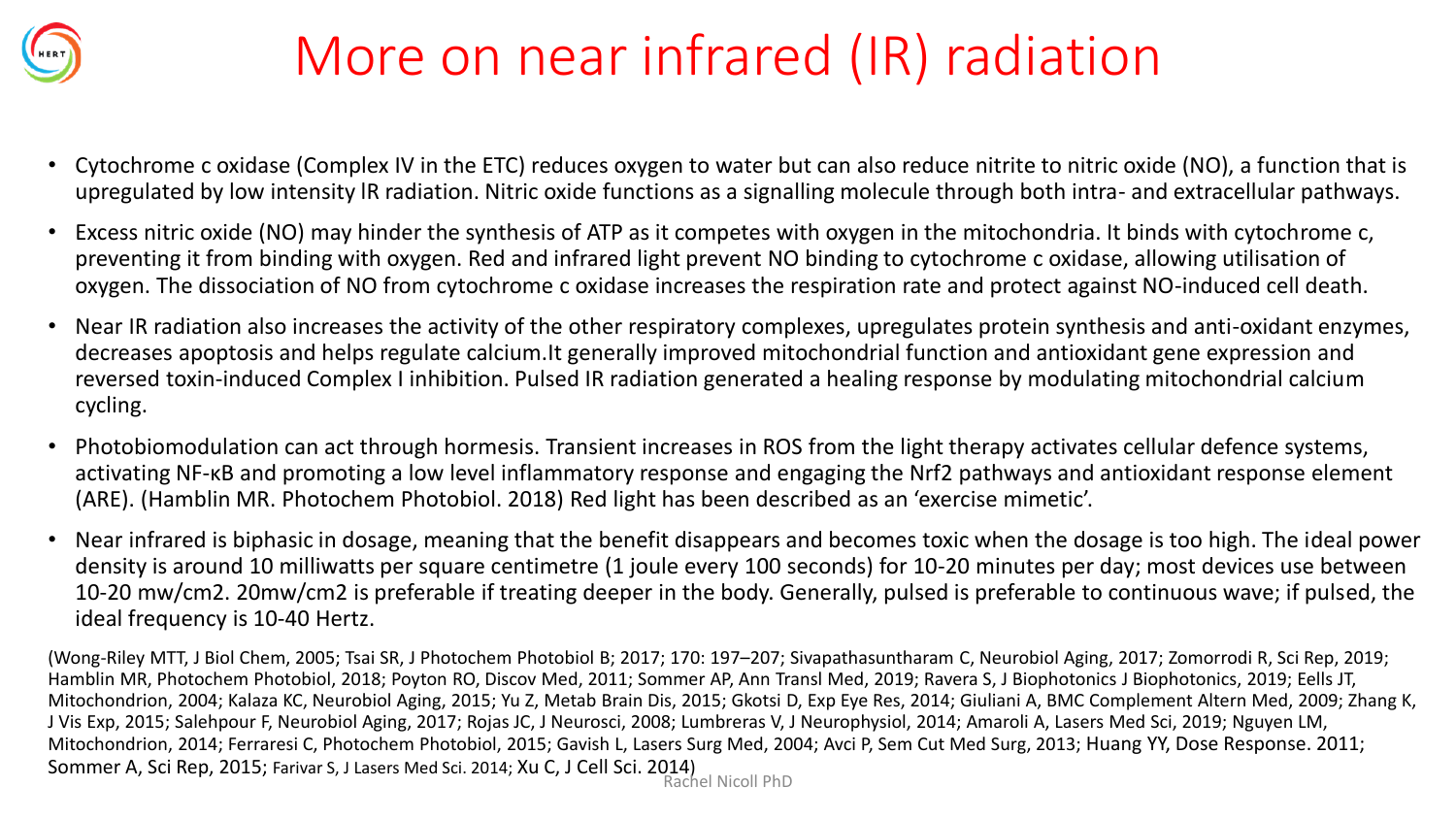

#### Pulsed electromagnetic fields (PEMFs)

- Raises expression levels of PGC-1<sup>a</sup> in skeletal muscle, increasing mitochondrial biogenesis and respiratory capacity (Yap JLY, FASEB J, 2019).
- PEMFs increase ATP hydrolysis activity through upregulating ATPase (Chen C, Bioelectromagnetics, 2009).
- PEMFs also enhance the activity of cytochrome c oxidase (Ascherl R, Bioelectricity Bioenerg, 1985; Blank M, Bioelectromagnetics, 1992).
- Improves viability and maturation of osteoblasts but only in those with poor baseline function, indicating that PEMFs are adaptogenic (Ehnert S, Bone Rep, 2015).
- PEMF exposure mediates a significant upregulation of adenosine receptors expressed in various cells/tissues involving a reduction in pro-inflammatory cytokines (Varani K, Mediators Inflamm, 2017).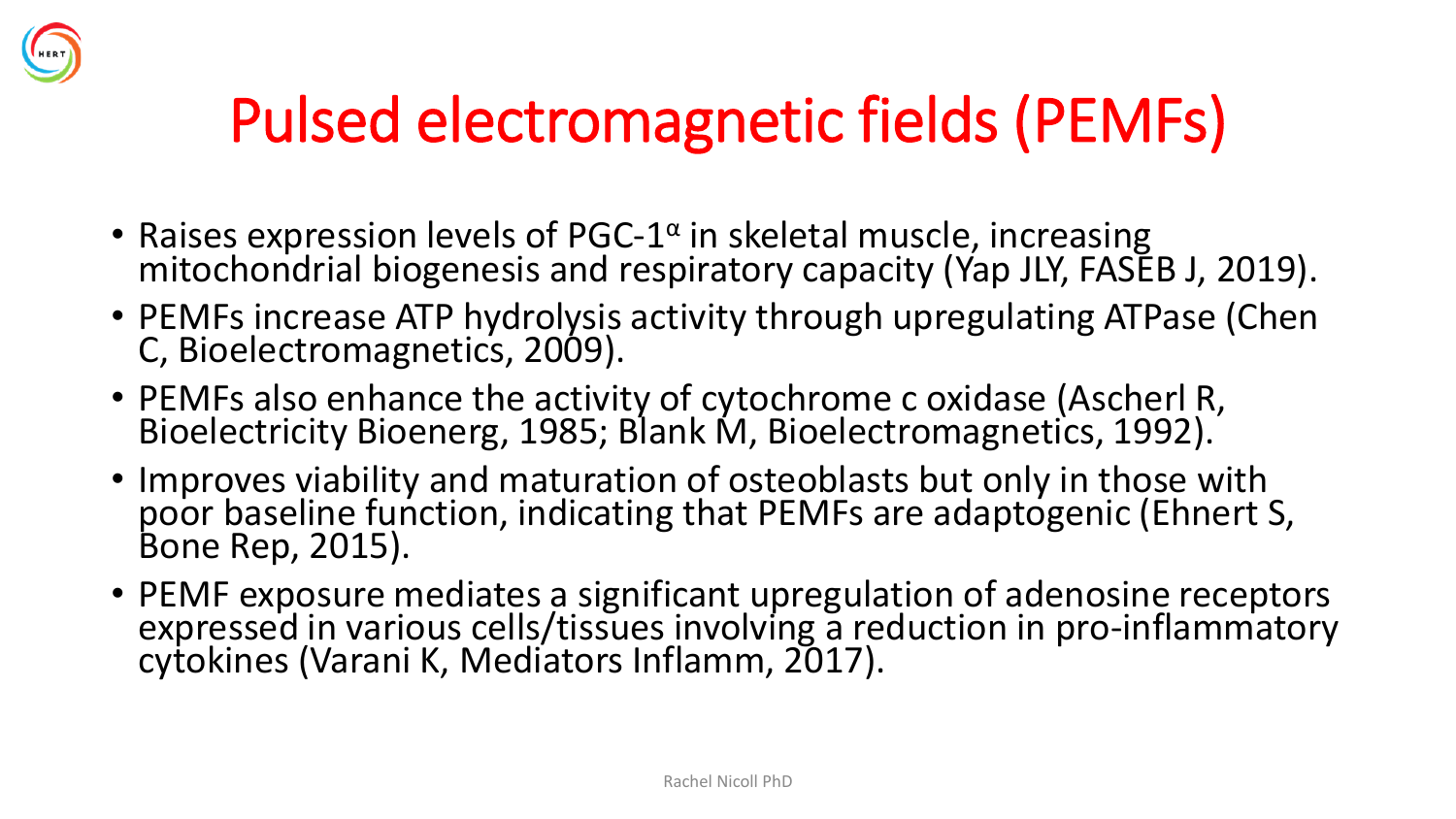

#### Vegetarian/vegan diets

• No studies involving mitochondria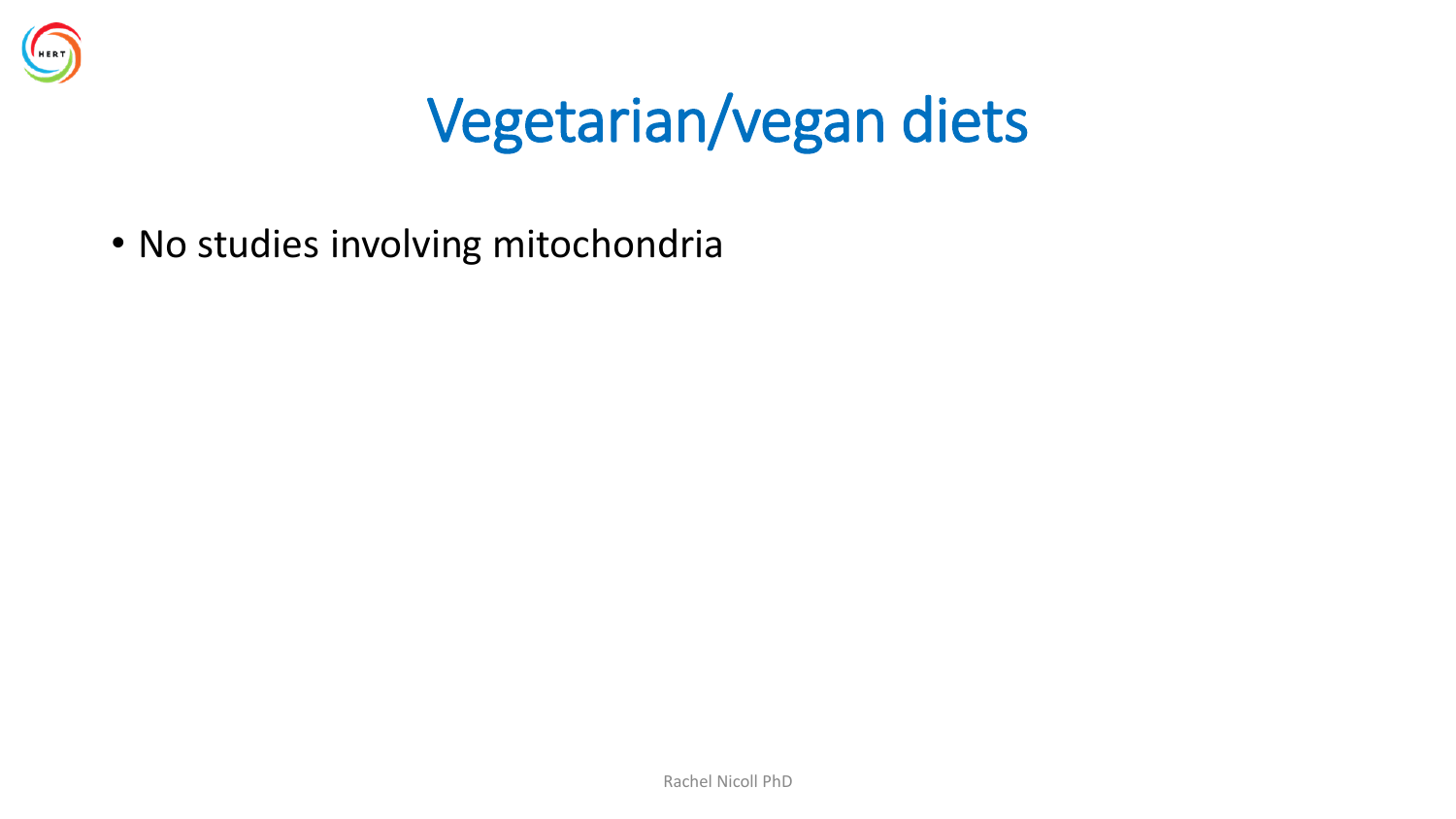

- No creatine, found only in animal foods. It provides the phosphate to donate to make ATP.
- No choline, found in eggs.
- No carnosine, found only in animal foods: can prevent oxidative stress and formation of AGEs and lipid oxidation products.
- Also carnitine, taurine (function of brain and heart, making bile + detoxification), tryptophan (for conversion to serotonin)
- Beta-carotene but no retinol (egg yolks and liver). Beta-carotene is less well absorbed than retinol and must be converted to retinol before it can be used as vitamin A, which may not be occurring effectively.
- Vitamin K1 but no K2. Although vitamin K1 can be converted to K2, it is K2 that is the active form.
- Vitamin B12
- Vitamin D
- Iron
- Zinc and magnesium, not as easily absorbed from plants.

**As Dr Jenny Goodman says, "Even though your soul may be vegan, your body may be a carnivore".**  (Staying Alive in Toxic Times, 2020)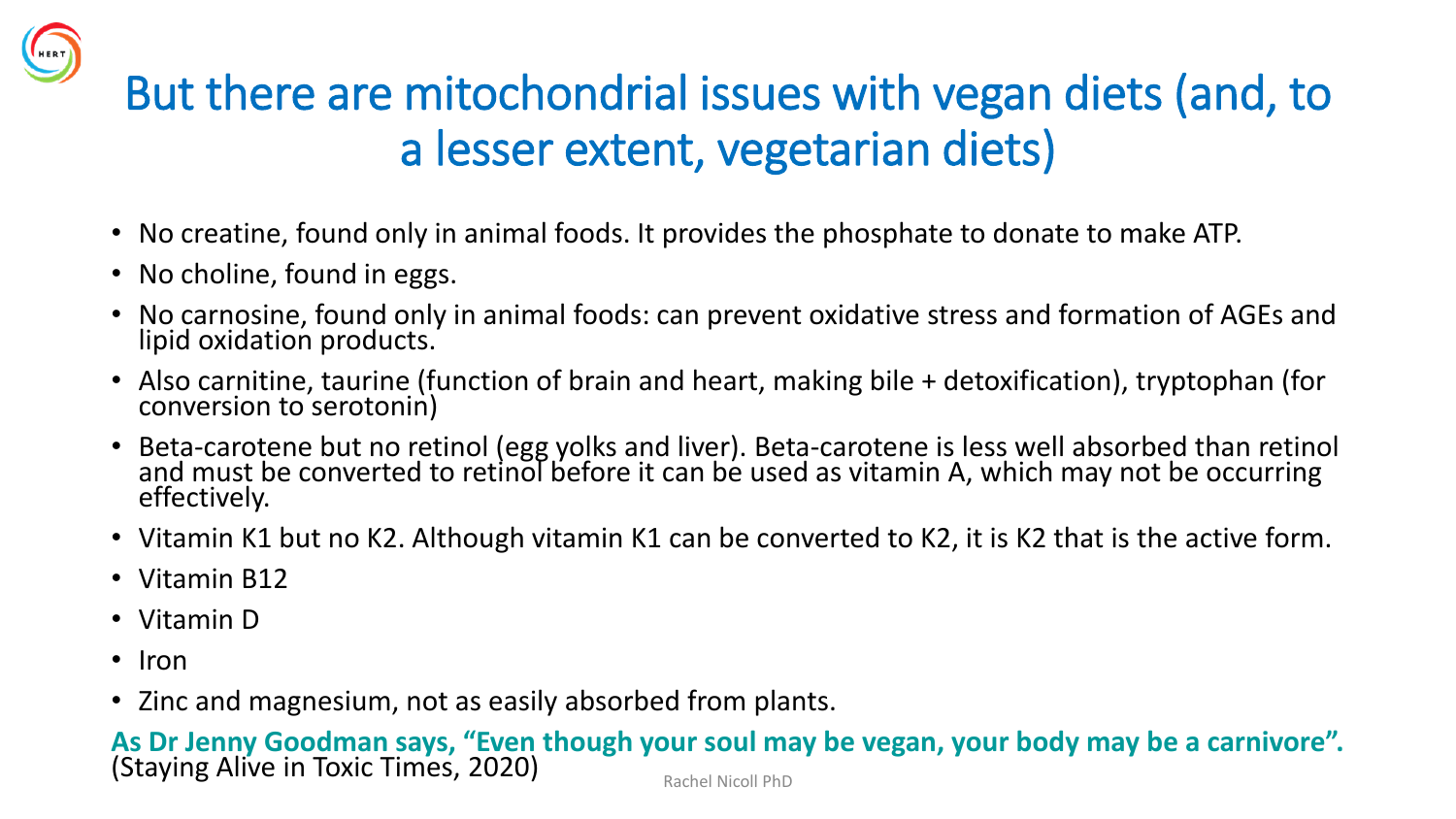

#### The care and feeding of the mitochondria

- Think of them as cute puppies:
- o They need real food (but not too much), water, exercise o Absence of toxins o And lots of TLC!



Rachel Nicoll PhD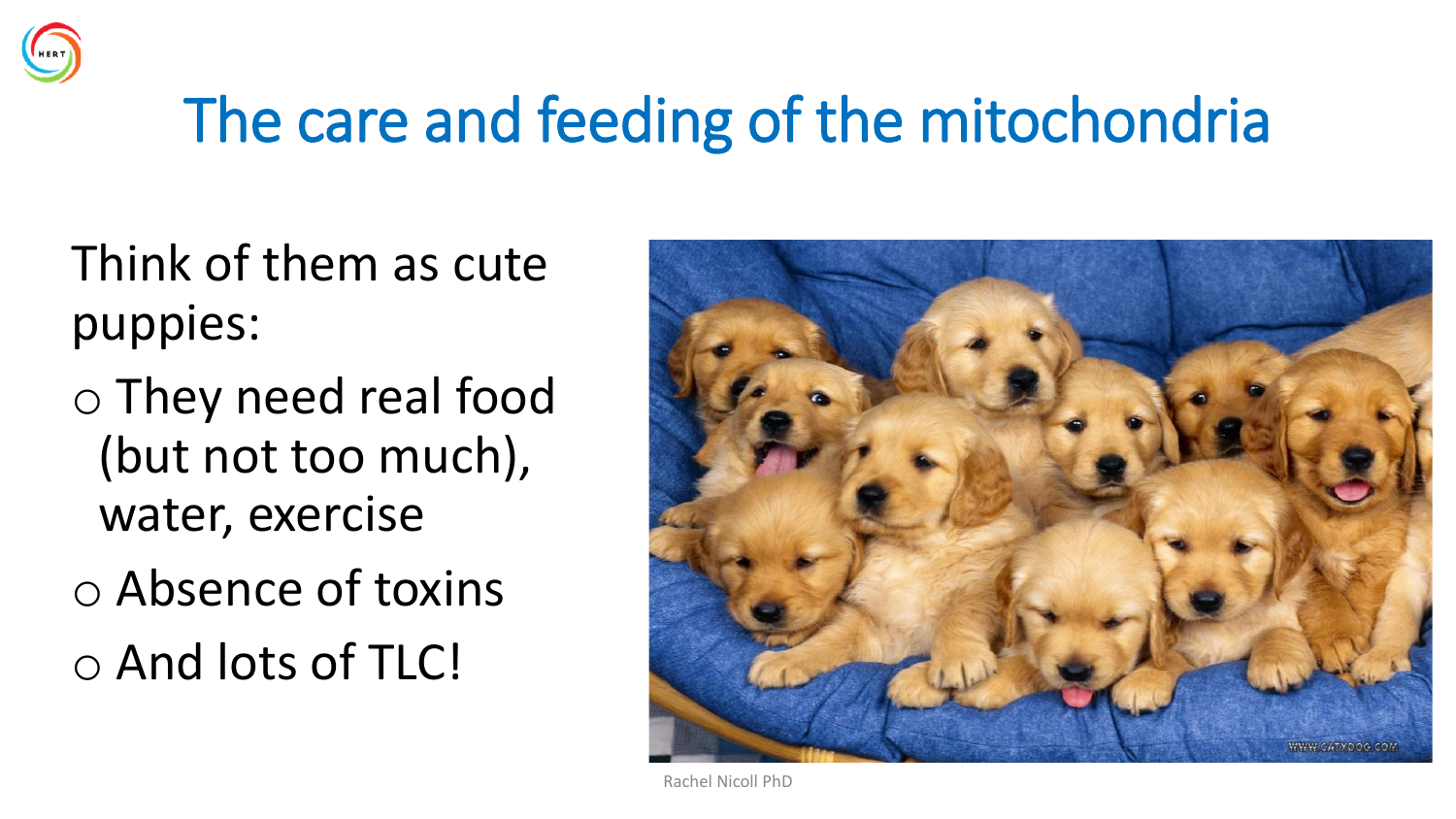

#### Beware the 'inner labrador' (Dave Asprey, Bulletproof)



- Labradors have a POMC (proopiomelanocortin) mutation which makes them permanently and relentlessly ravenous!
- Humans don't have this mutation but we do have an 'inner labrador', which wakes up whenever we are stressed or have a blood sugar dip, which may come with fasting or timerestricted eating.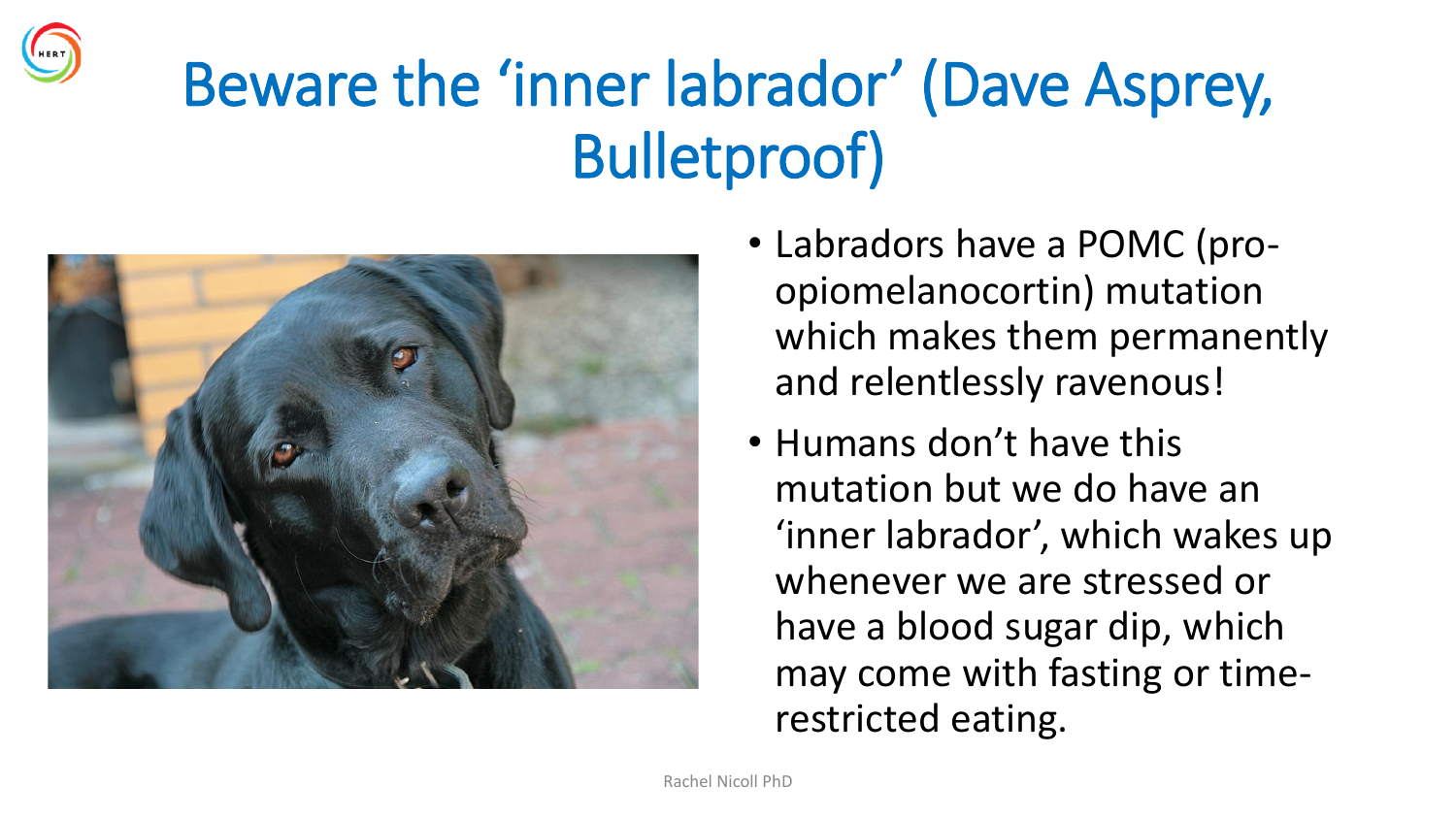

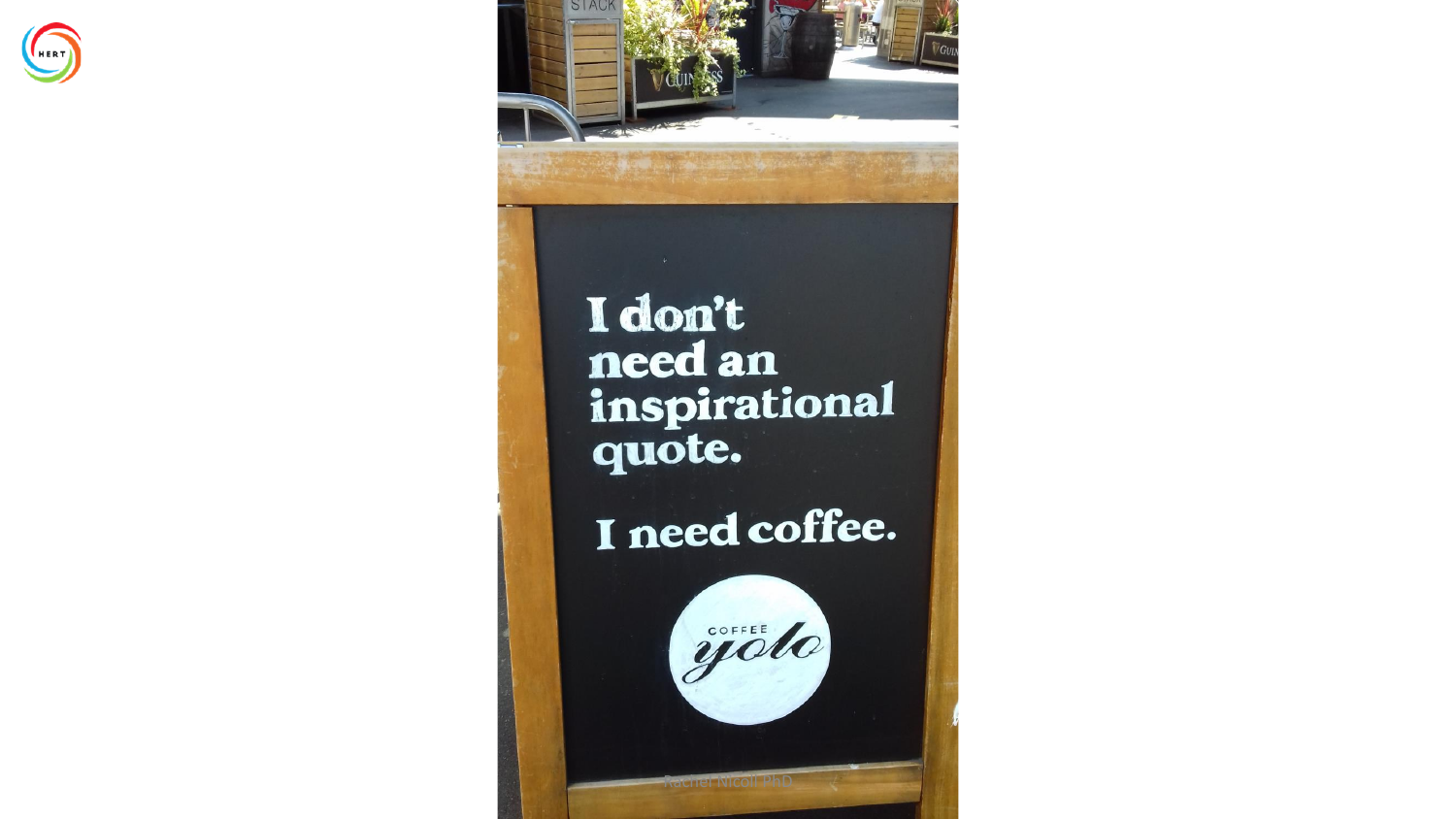# Caffeine and mitochondria

- Caffeine (a methylxanthine alkaloid) is the most widely used psychostimulant in Western countries; the main active component is the diterpene kahweol. Caffeine is contained in coffee, tea, energy drinks, several soft drinks and cocoa. In excess, caffeine can promote cytotoxic stress and cell death. Because of this we tend to think it should be avoided but if we can strike the right balance it can be highly beneficial!
- Caffeine and adenosine have very similar basic structures: both have purine backbones, allowing for caffeine to bind to adenosine receptors as a competitive antagonist of adenosine. There are abundant adenosine receptors in the brain; different types can either inhibit or increase neuronal excitability.
- Caffeine concentrations are found in the brain at similar amounts to the blood, suggesting that caffeine can readily cross the blood-brain barrier, due to its hydrophobic nature.
- Caffeine can directly increase fatty acid oxidation, in part by promoting mitochondrial biogenesis and dose-dependently stimulated ketone production. In damaged neurons, caffeine upregulated endogenous antioxidants, decreasing oxidative stress, and restored ETC Complex activity and mitochondrial membrane permeability. In injured hepatocytes, caffeine improved mitochondrial bioenergetic function and prevented ROS production and lipid peroxidation. In skeletal muscle cells, caffeine promoted mitochondrial biogenesis through upregulation of PGC-1α and increased oxidative metabolism, cytochrome c oxidase (Complex IV), TCA cycle enzymes and ATP production, in part through interaction with nitric oxide synthase and through calcium signalling. In adipocytes, caffeine increased mitochondrial activity, upregulated PGC-1α and decreased oxidative stress.

(Enyart DS, Physiol Rep, 2020; Downs RM, Biochem Biophys Res Commun, 2016; Dragicevic N, Neuropharmacology, 2012; Sardão VA, Toxicol Appl Pharmacol, 2002; Vaughan RA, Nutr Metab Insights, 2012; McConell GK, J Appl Physiol, 2010; Enyart DS, Physiol Rep, 2020; Samadi M, Drug Chem Toxicol, 2019; Mishra J, Pharmacol Rep, 2014; de Oliveira MR, Neurotox Res, 2020; Rebollo-Hernanz M, Food Chem Toxicol, 2019; Fürstenau CR, Toxicol in Vitro, 2019; Vandenberghe C, Can J Physiol Pharmacol, 2017; Gonçalves DF, Life Sci, 2018; Kolahdouzan MiCNS Neurosci Ther, 2017; Downs RM, Biochem Biophys Res Commun, 2016;<br>. Laurent C, Neurobiol Aging, 2014; Hidgon JV, Crit Rev Food Sci Nutr, 2006; Lopez-Garcia E Ann Intern Med, 2008)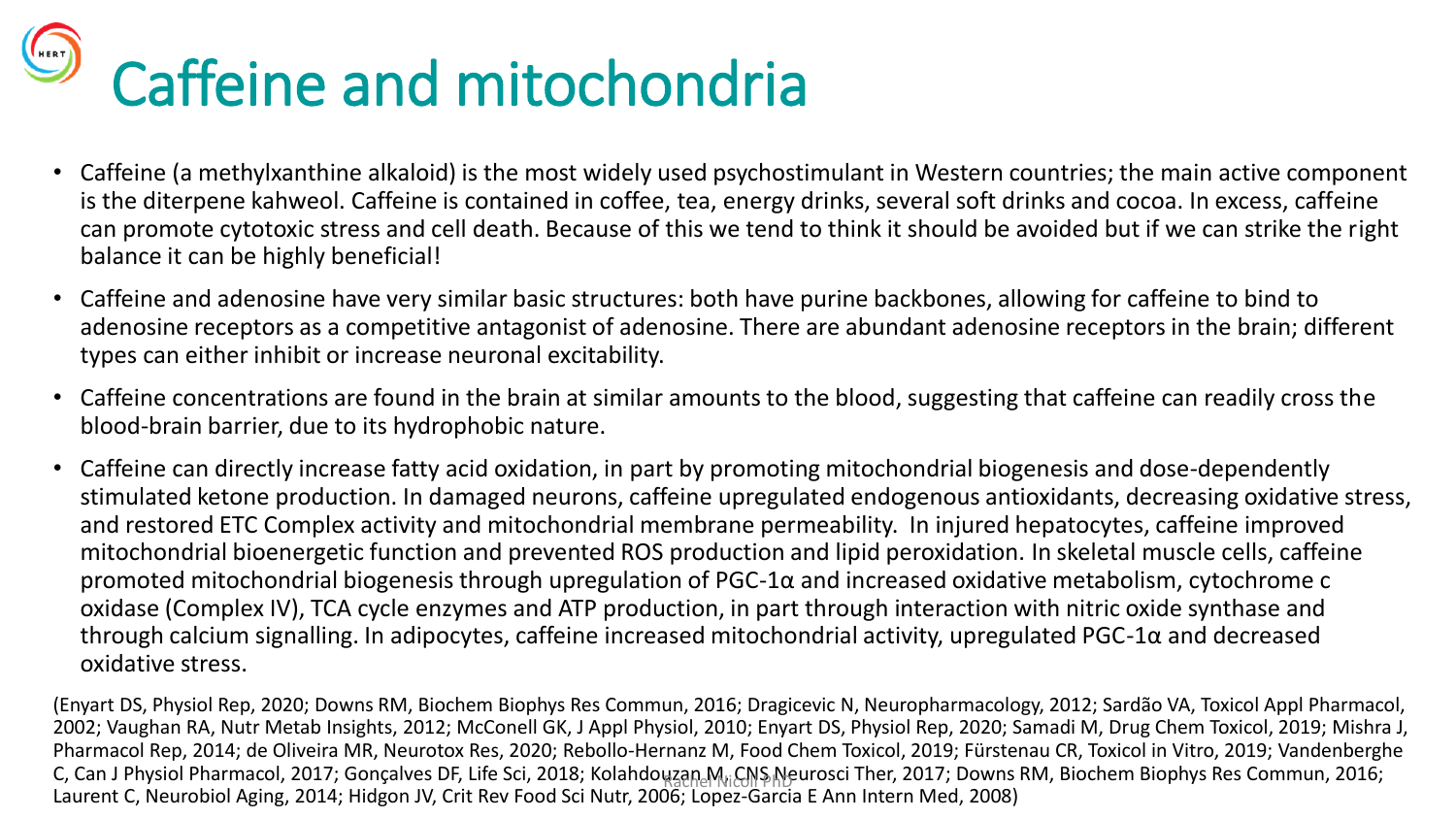

### Mixing it up

- Mitochondria are dynamic organisms they are never still and their numbers are always changing.
- And so should our therapy; **habituation** is a real problem when it comes to mitochondrial health.
- **Never stay on any regimen indefinitely or the body adapts and then benefit is lost.**
- For example, cycle between ketogenic and low GL healthy carbs to keep the mitochondrial flexible.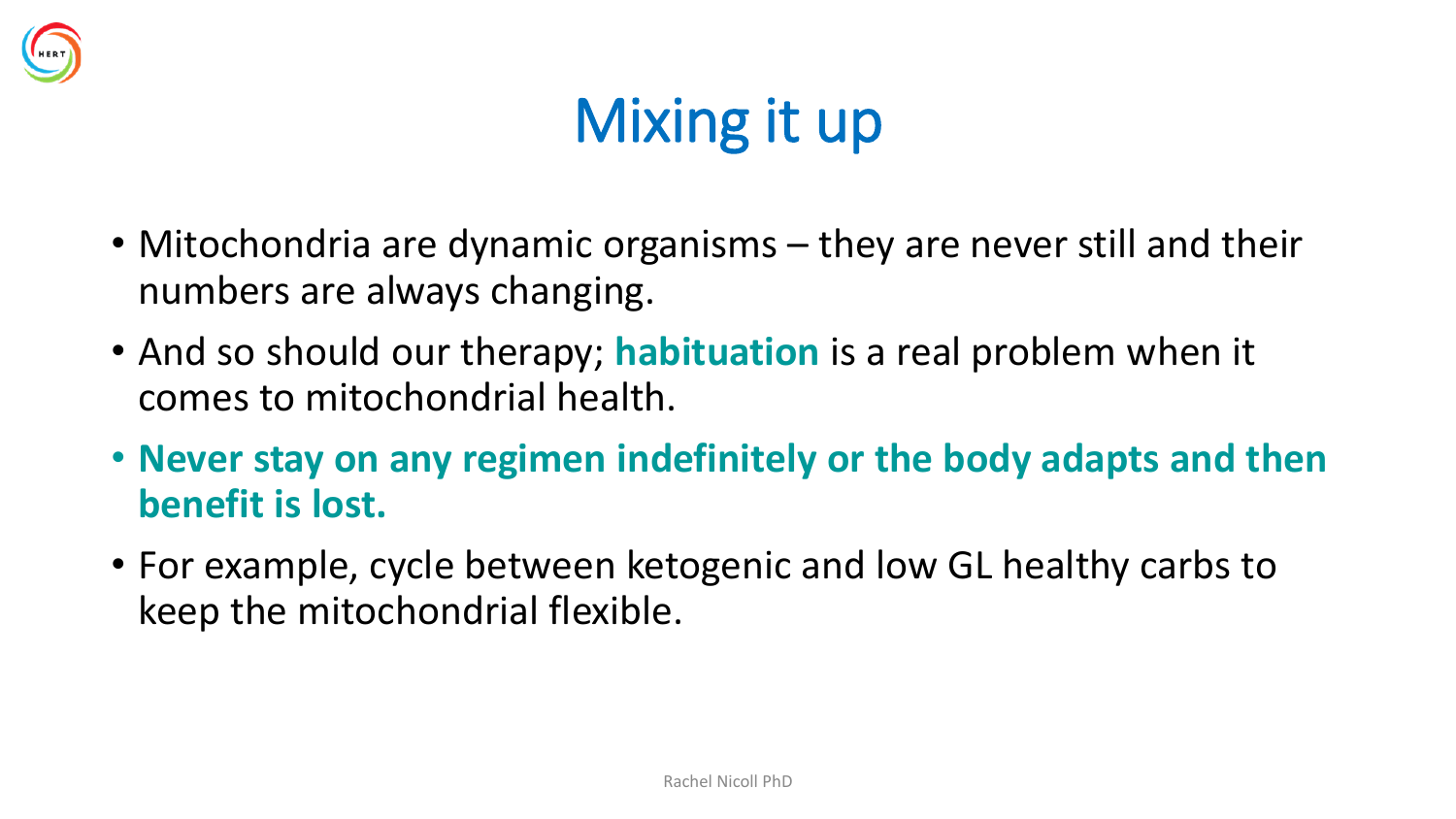Remedies for which there is good evidence of benefit to the mitochondria (Annex A)

- Astaxanthin
- B vitamins
- β-lapachone
- **Berberine**
- **Butyrate**
- Cannabinoids
- **Capsaicin**
- L-carnitine
- **Carnosine**
- Coenzyme Q10
- Copper \*
- **Creatine**
- Ginkgo biloba
- **Ginseng**
- Iron \*
- **Ketones**
- Lipoic acid
- **Magnesium**
- Manganese \*
- Melatonin
- Molecular hydrogen
- N-acetyl cysteine
- NAD+ and precursors
- Omega 3 fatty acids
- Pyrroloquinoline quinone
- D-ribose
- Selenium \*
- Sulphoraphane
- Taurine
- Tauroursodeoxycholic acid (TUDCA)
- Vitamin A \*
- Vitamin D
- Zinc \*

#### Flavonoids and isoflavones

- Apigenin
- Baicalin/Baicalein
- Curcumin
- **Epicatechin**
- Epigallocatechin-3-gallate (EGCG)
- Grape seed extract
- Icariin
- Kaempferol
- Luteolin
- Milk thistle
- Myricetin
- Naringin/Naringenin
- Nobiletin
- Quercetin
- **Resveratrol**
- Rutin
- **Genistein**
- Daidzein

Vitamins and minerals with \* All essential for mitochondrial function but in excess can be highly toxic. Both mitochondrial deficiency and excess induce mitochondrial damage.

#### **Flavonoids**

A combination works best, as this is how they arise in nature. Their individual effects complement each other.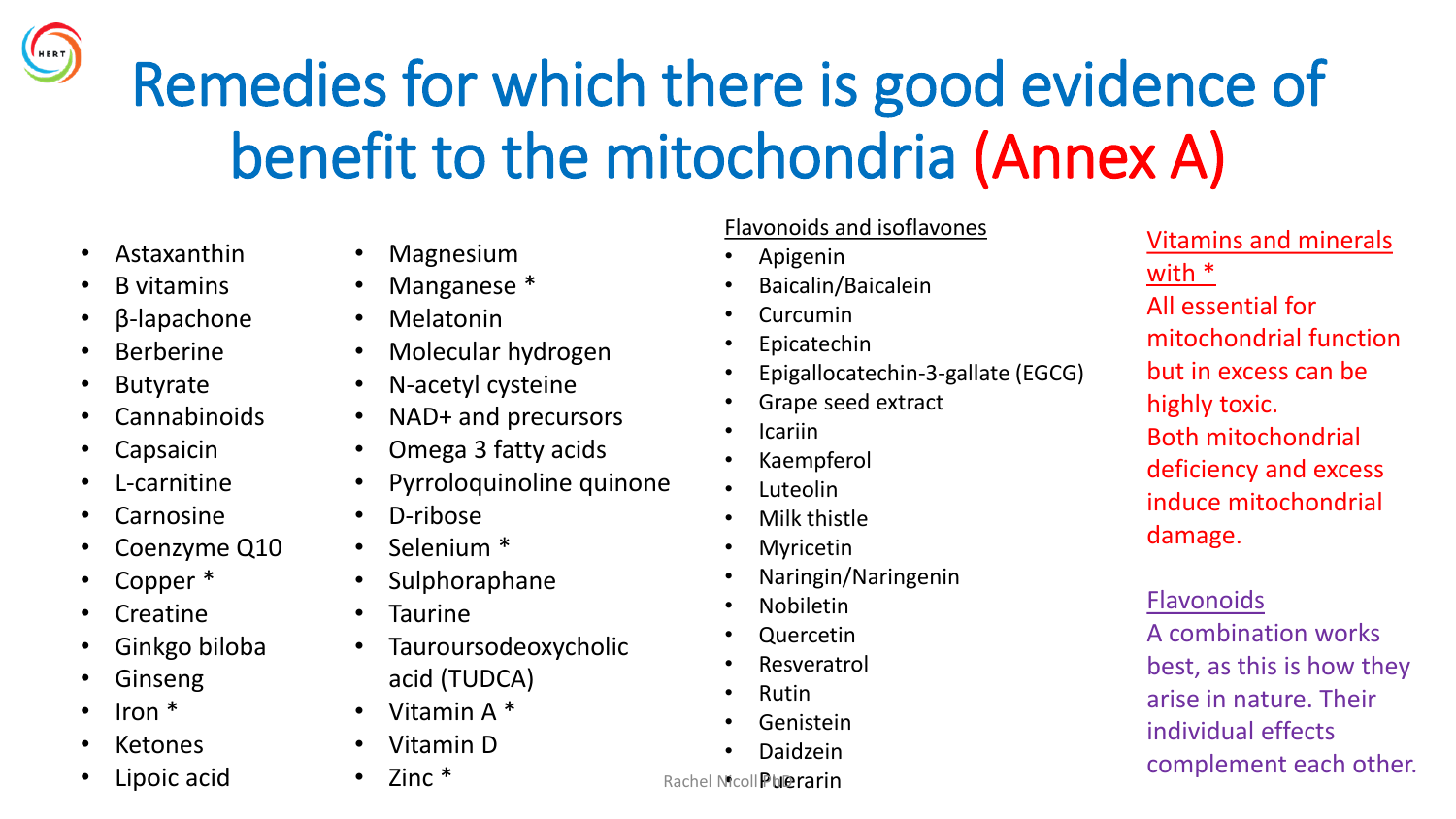## Mitochondrial dysfunction in chronic disease: general points

- What we may consider as 'mitochondrial dysfunction' is only truly dysfunction in the appropriate context. Under certain circumstances, they might be the cell's appropriate response.
- There is an element of early adaptation in all chronic disease: at the first sign of a problem, the body finds a way around it but as the problem persists, eventually we succumb. Failure to appreciate that there is an initial adaptation response may be the reason for a lot of odd study results.
- Control of mitochondrial respiration, and hence dysfunction, is tissue-specific and is not uniformly altered in all disease. For example, ATP production can be deficient in skeletal muscle but not in adipose tissue, while mitochondrial biogenesis could be downregulated in the liver but not in the heart.
- Not all studies show the same element of mitochondrial dysfunction in the same tissue. No-one seems to know why.
- So for all these reasons, although many studies show an association between mitochondrial dysfunction and chronic disease, it is not seen in every study.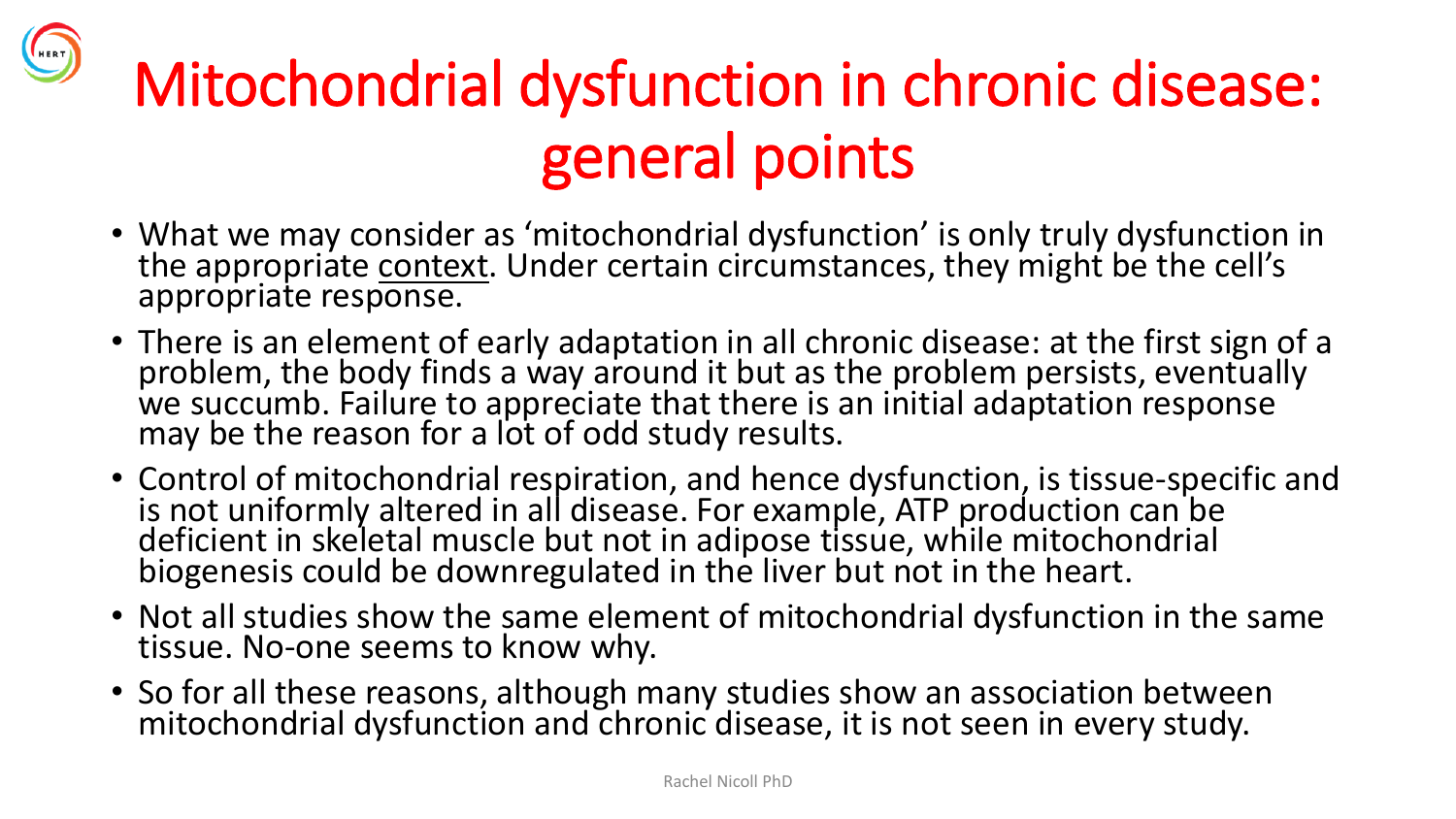

#### What do we mean by 'Mitochondrial Dysfunction'?

- Decreased mitochondrial biogenesis, imbalanced fission and fusion, deficient mitophagy, smaller and fragmented mitochondria.
- Decreased mtDNA content, increased mtDNA damage/mutations.
- Increased oxidative damage, particularly to cardiolipin, and/or decreased mitochondrial antioxidants.
- Inadequate amount of substrate.
- Lower metabolic flexibility.
- Impaired calcium homeostasis, disruption of MAM integrity, formation of the mtPTP leading to apoptosis.
- Impaired OXPHOS, with deficient ETC Complexes and Supercomplexes, decreased oxygen consumption, lower ATP production, upregulated UCPs.
- Decreased mitochondrial membrane potential.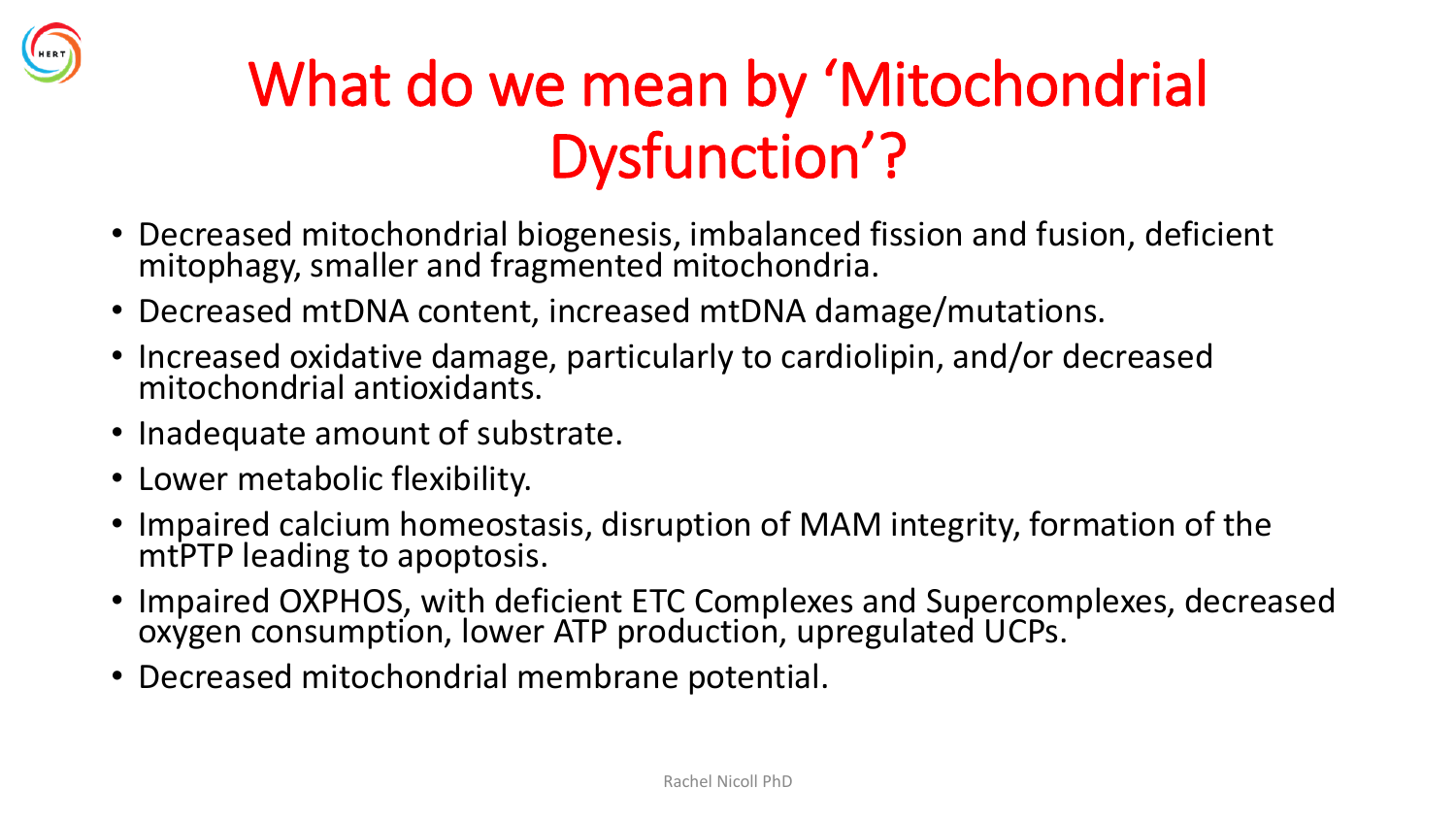

#### Examples of therapeutic targets to combat mitochondrial dysfunction

- Upregulating the DNA-binding transcription factor PGC-1α, which in turn increases levels of Nrf1 and TFAM to induce mitochondrial biogenesis. PGC-1α is upregulated by sirtuins and by phosphorylation of the nutrient/energy sensor AMPK whenever there is a raised AMP/ATP ratio.
- Upregulating ETC Complex proteins and activity.
- Manipulating the balance between coupling and uncoupling.
- Manipulating the mitochondrial membrane potential, mtPTP opening and apoptosis.
- Upregulating mitochondrial antioxidants such as mtSOD.
- Inducing sirtuins to regulate mitochondrial activity. Sirtuin activation is dependent on NAD+ signalling.
- Inducing mitophagy to improve mitochondrial quality control.
- Manipulating the balance between NAD<sup>+</sup> and NADH.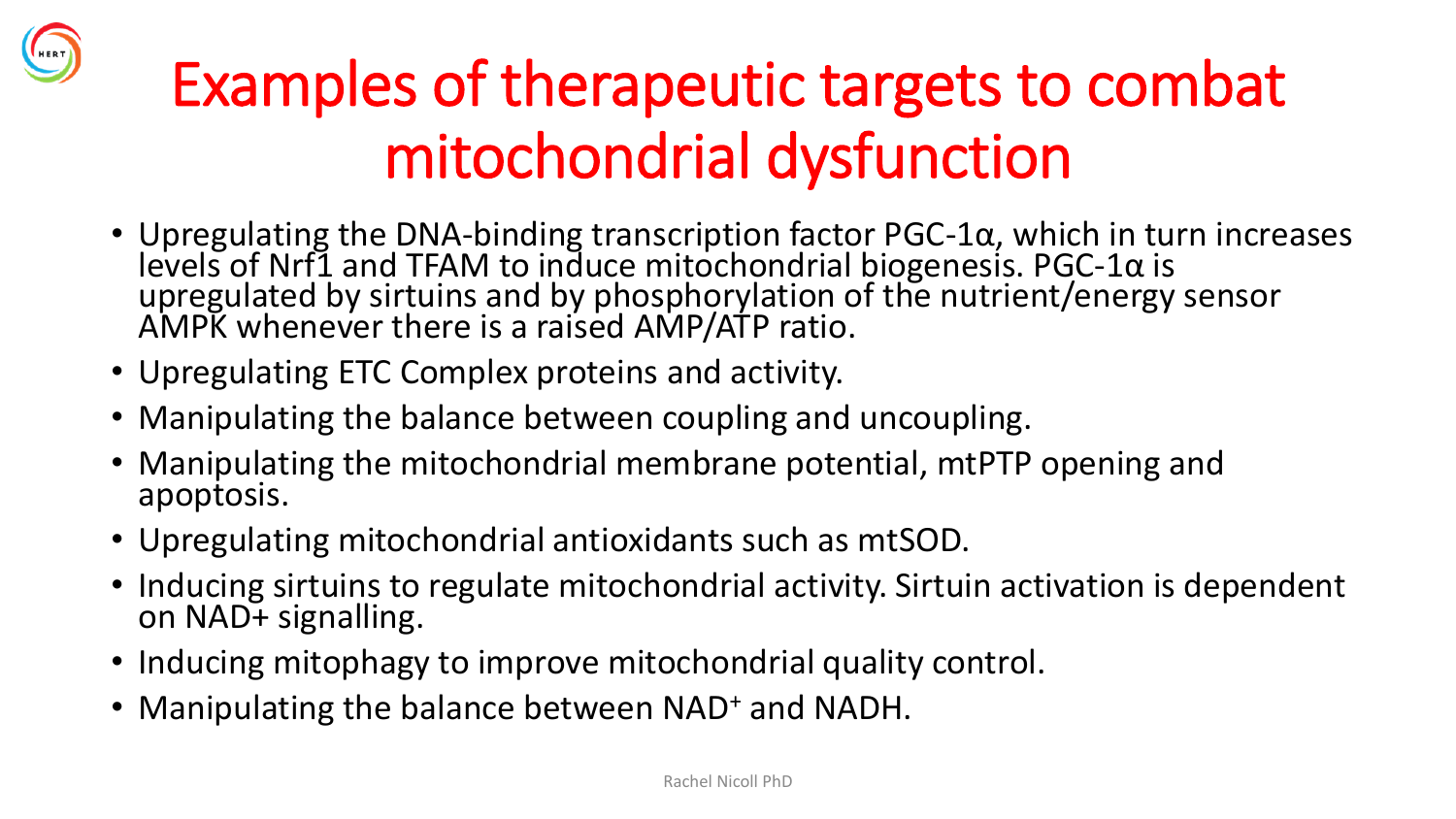#### Hormesis: 'The dose makes the poison' (attributed to Paracelsus)

- **What doesn't kill us makes us stronger!**
- **Hormesis is any process in a cell or organism that exhibits a biphasic response to exposure to increasing amounts of a substance or condition.**  This an extension of the concept of the adaptive response. Hormesis is commonly seen in **toxicology, where low dose benefit is followed by high dose toxicity, resulting in either a J-shaped or an inverted U-shaped dose response curve.**
- Hormesis enables the body to adapt to a mild stress, making it **more resilient for the future**. It has been described as 'the mild toxicity of nature' that aids our health. It is the **mitochondria that benefit particularly from hormesis**, when it is sometimes known as mitohormesis.
- **Many mitochondrial therapies and remedies are inducers of hormesis: they all induce low levels of ROS.**
- **It follows, therefore, that where mild oxidative stress is beneficial for the body and its mitochondria, we shouldn't neutralise it by giving antioxidants. \*** Rachel Nicoll PhD

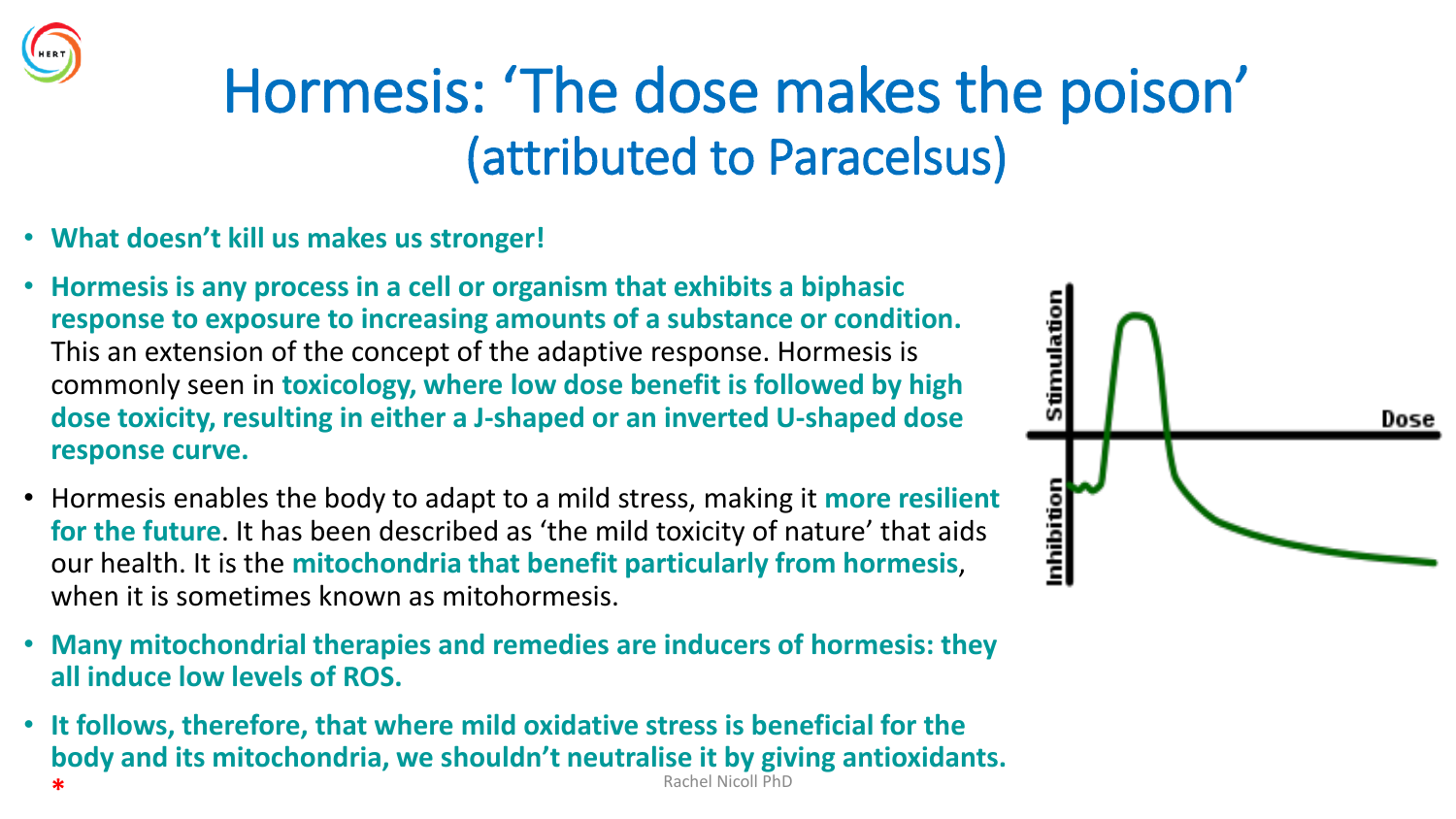

#### More on hormesis

- Mild oxidative stress triggers beneficial mitophagy and mitochondrial biogenesis, through upregulation of AMPK and other molecules, whereas high oxidative stress triggers apoptosis.
- Similarly, plants foods contain pro-oxidants, which lead us to upregulate gene expression of endogenous antioxidants. So although plant foods contain antioxidants, their main benefit may lie in the pro-oxidants.
- Increasing your body's own endogenous antioxidant levels may be a better option for disease prevention.
- Needless to say, the existence of hormesis is widely debated but the concept is known in other areas of medicine, such as cardiology, where it is called 'pre-conditioning'. Sometimes it is called anti-fragility.
- To get our heads around this paradox we have to let go of the assumption of a linear relationship between health and toxicity.

(Frank M, Biochim Biophys Acta, 2012; Tapia PC, Med Hypotheses, 2006; Plauth A, Free Radic Biol Med, 2016; Biasutto L, Antiox Redox Signal, 2011; Barbour JA, Int J Cell Biol, 2014; Miller VJ, J Nutr Metab, 2014)